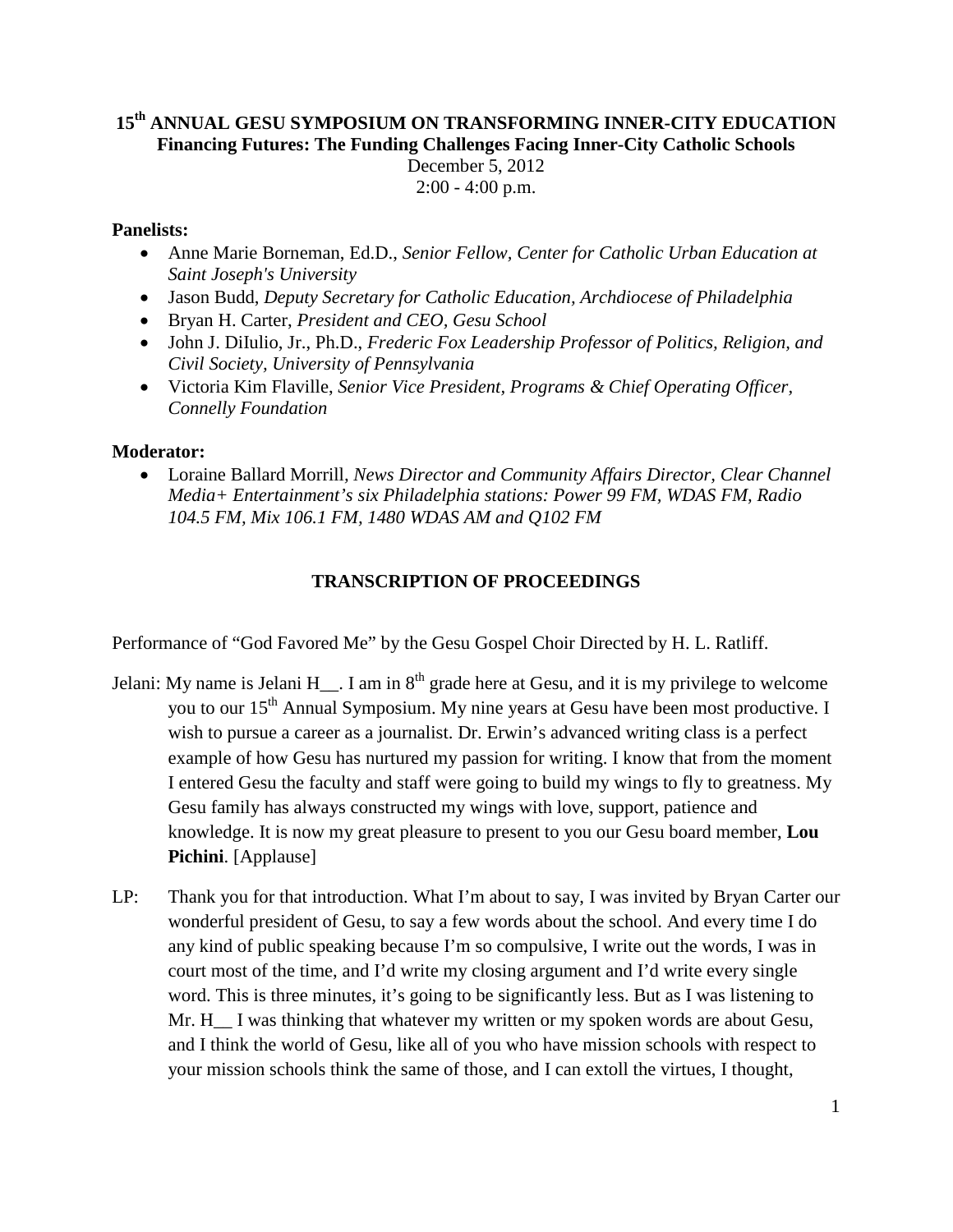whatever those words are, they're really inadequate in describing Gesu, compared to what you just saw and what you just heard, because what you just saw and what you just heard are what Gesu is all about, because that really captures what you're talking about when you have this  $8<sup>th</sup>$  grader who comes in – and I've been doing public speaking for forty years, I'm a reformed trial lawyer, and if you heard that, if you heard the poise, if you heard the intonations, and you heard how he waited and how he timed things, he's in  $8<sup>th</sup>$  grade. Okay. He's in  $8<sup>th</sup>$  grade and the other thing to remember, the other thing to remember is, where do you think he started? Let's start where this school starts, with open admissions. This is not the kind of school that restricts these classrooms to those who are only the best and the brightest. No. What Gesu does is take them without restrictions, those children within a six designated zip code, it takes them, and it transforms them into the best and brightest that each can possibly be. And when you think about it, that's going to be a very tall order. And the reason it's a very tall order, is think about this: number one, half the population that we're talking about lives below the poverty line; number two, only 55% have high school educations; number three, many start two years behind others academically when they start her in Kindergarten. Some could call that "three strikes." Some could call that "you're out." Not at Gesu. Because what Gesu does, it gives them hope. It not only gives them hope, it gives them a whole education so that 90% of them graduate from high school. They graduate from schools like the Prep next door, from Shipley. They also then go on – 63% of them then go on to college. What you're talking about that there is something magical that happens. And I actually saw that this weekend because we had the strategic planning process that was going on. And that strategic planning process – I'd like you to know just parenthetically I'm missing the page of my notes that deals with this so I'm going completely off the cuff. Okay, I'm looking down and I figured, I left my note back there on my chair, but that's okay because I have experience in not remembering, and I'm going to keep this to a minimum, but in that strategic planning process I was part of the programs, the education programs. So I've had this absolutely life-altering experience of watching the education of the school, starting with Sr. Ellen, who by the way, should be Saint Ellen, where is Saint Ellen back there. And then what you also have is Sue Shea who was there, you have Angela Keeler who was there, you have also some of the other people who are administrators here. And then what happens is we talk about how we could improve things with an emphasis on innovation. What happened is Angela started talking about how she teaches. And as she started talking about how teaches and how she really emphasizes individual respect for each other, how she emphasizes teaming, collaboration, how she emphasizes everything thought-provoking, how she did all of this within the school, as you're sitting there, you're thinking, I want to be in your classroom, because she had a very calming effect, even on me. Okay. But the best part of it is that we had Dr. Jeanne Brady. See, John's here shaking his head, from Saint Joe's. And as Angela was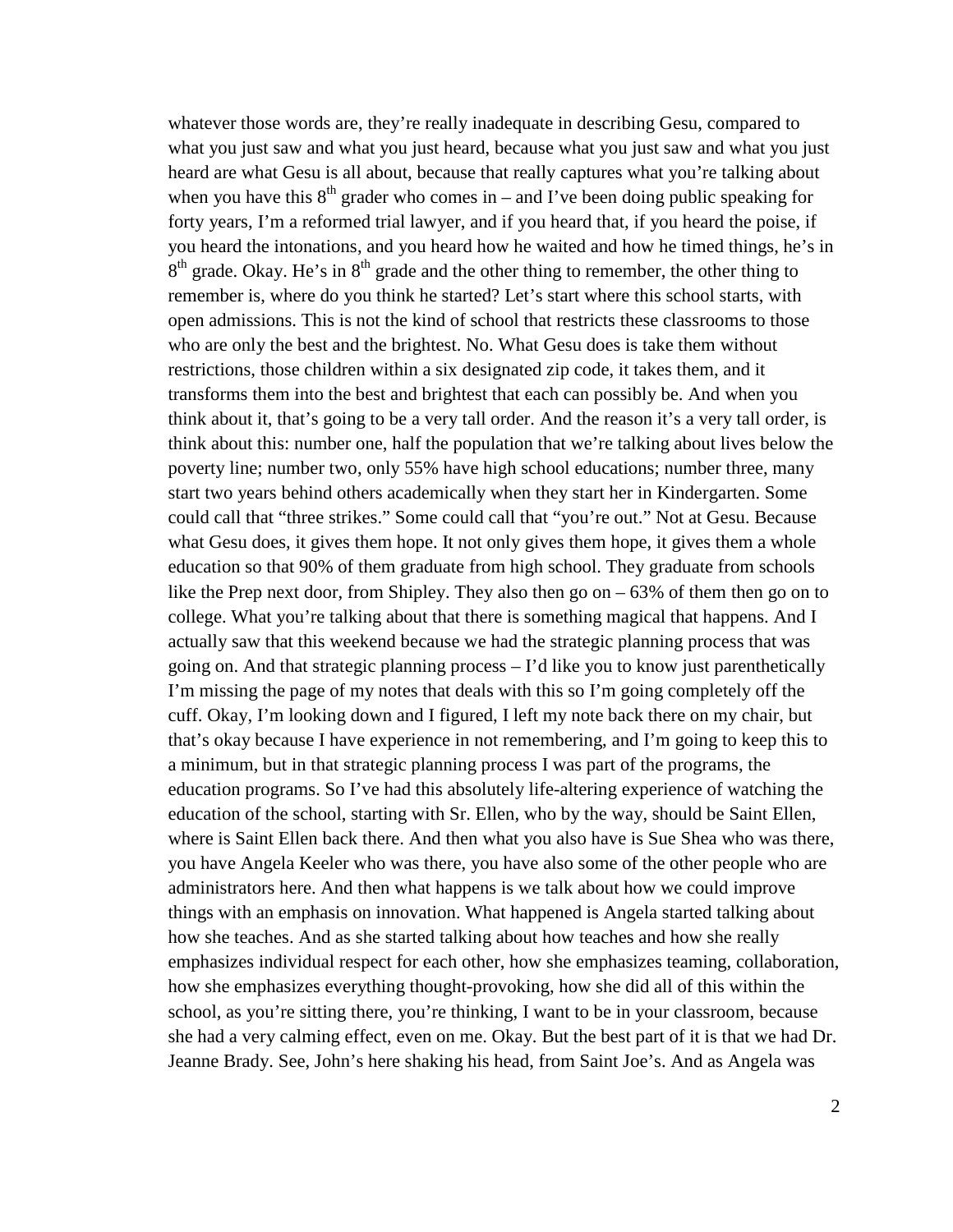saying each thing, Jeanne was saying "That's innovative here. That's innovative here. That's innovative here. That's innovative here." And that's what you have. So then you come away with the feeling, my gosh, here's what happens in this school. Here's what happens that produces these kids, that understand and produces them for life. And that's what we're talking about with the inner-city mission schools. That's what the point of the schools is. And let me tell you something else that I felt here. Something else that I felt was beyond that. What I felt was the devotion, the commitment and the love that this school represents, and that the other mission schools represent. And I'm telling you, it's that devotion, that commitment and love. Why can't every inner-city school have that? Why should they be deprived of that? Why should they be deprived of their hope? Of course, now, this brings us back to the panel. Because what I just said for the previous three or four minutes is why we have to have schools like Gesu not only sustain itself but expand itself. It has to exist in this inner city as the other mission schools do, because if they don't, and the way that we have to do this, is we come back to finances. We've talked about mission. Do you see the passion I have for this school? The passion I have for this school, is I have this absolutely nightmare that we're not going to be able to finance this. That we're not going to be able to. You saw the choir that was here. Do you know that the experiences they have of being here and singing to you, and what kind of learning experience that is? And just think, if those kids don't have that. How are they going to prepare, when they leave this school, when they go out into life. And that type of stuff is life experiences. But my mission as a board member is to make sure we have finances. If we don't have the kind of financial support for this school and the other mission schools, what we are doing, which we cannot let happen, is extinguish hope for these kids. That cannot happen. With that we're going to turn this over to the panel who's going to tell us how it's going to happen, but by the way, I found page six. Page six happened to be after page eight. All right. And to, just by the way, these are all wonderful panel members, I just wanted to note on a personal note that John DiIulio, he is not only a wonderful professor, he is a wonderful human being. He, my son's at Fordham. He went to the Prep. He didn't get into Penn. And the kid was going to jump off a bridge when he found out that he didn't get into Penn. John is not only a professor. We absolutely should call him the monsignor because the kind of counseling that he gave to me in email, which I was sharing with my son was something that was absolutely priceless, because all of us as parents, we always have to be there in the crisis situation. You know, John was there for me in a crisis situation, and John, I just wanted to publicly thank you for that.

### Break in recording

MOD: Our challenge today is about the challenges facing inner-city Catholic schools as it relates to funding. So what I'm going to do is, I'm going to introduce the panel members. I'm going to give you a short introduction, there's lots more to say about each one of them,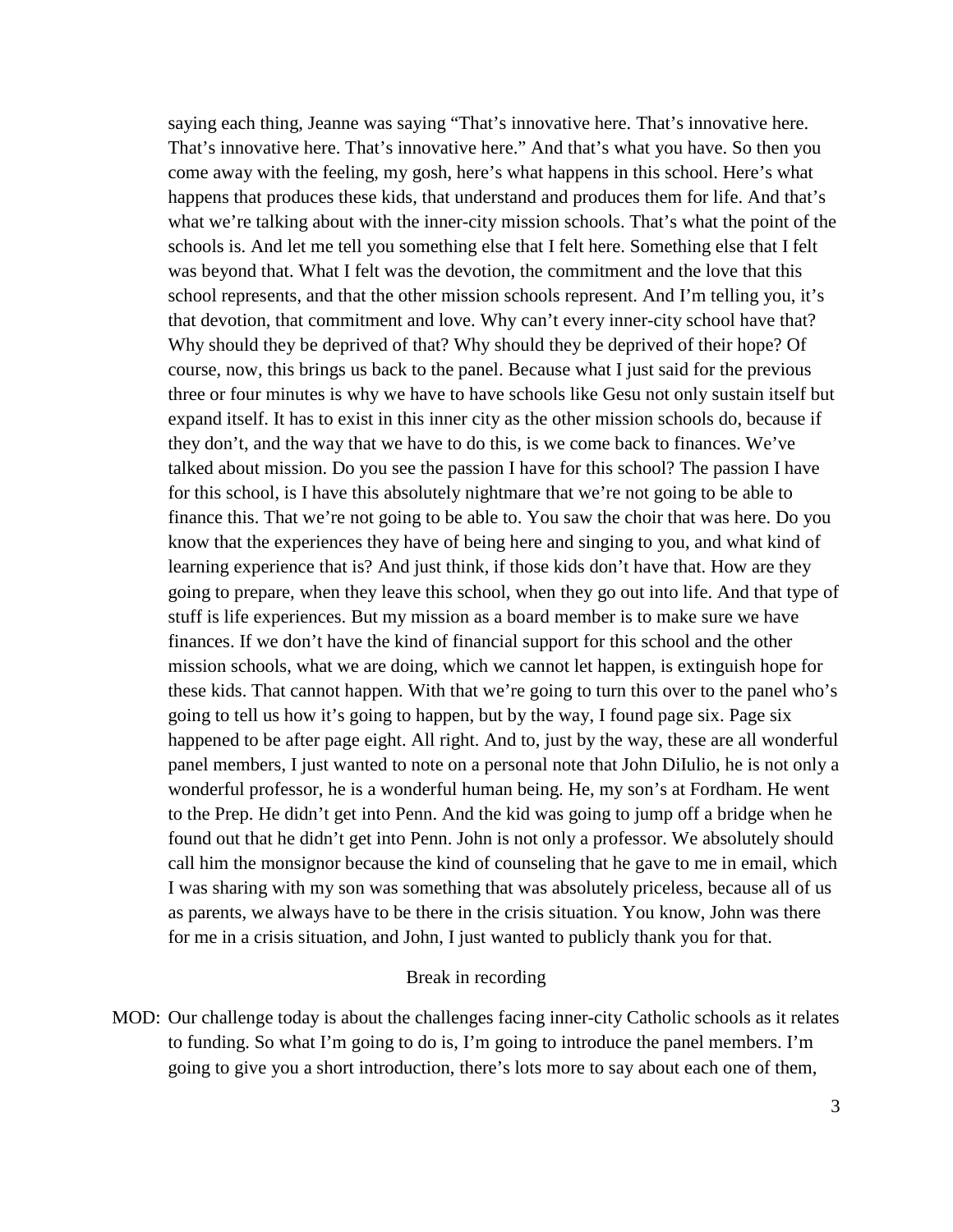they are all extraordinarily accomplished in their own way, but I think what ties them all together is that they are all the beneficiaries of a Catholic education.

So I'm going to begin on my right, your left:

**Bryan Carter** who is president and CEO of Gesu School. He has come full circle, the nationally renowned independent Catholic school, which Gesu is serving North Philadelphia. He credits his Catholic grade school and Jesuit high school education with helping him face the challenges of growing up in a single parent household along with five brothers in the heart of Cleveland. He knows the power of a quality education. He has been in the world as national adoption agency, The Cradle's development director and he is here now doing the wonderful work that he is doing.

As you heard before. **Dr. John Dilulio, Jr.**, he is the Frederic Fox Leadership Professor of Politics, Religion and Civil Society at the University of Pennsylvania. He directs the Fox Leadership program for undergraduates and also its religion research program. He was the first in his family to attend college, he majored in economics at Penn, received his Ph.D. in government from Harvard, the guy is highly educated and I believe I first heard of him in an article in *The New Yorker* magazine about the work that he is doing to end violence in our communities and doing it in a very effective and insightful way. So we're very lucky indeed to have him.

Next we have **Kim Flaville** who is senior vice president of programs and chief operating officer for the Connelly Foundation. She is with an organization which strives to foster learning and to improve the quality of life in the greater Philadelphia region through support of education, the arts, culture and human services organizations. Her responsibilities include review of proposals from nonprofit organizations as well as the overall strategy and development of the foundation's outreach initiatives designed to increase access and enhance the curriculum for Archdiocesan schools and parish elementary schools, clearly someone you want to get to know up close and personal.

And then we move on and let me go through my notes here, **Jason Budd** is next, deputy secretary for Catholic education for the Archdiocese of Philadelphia. He assumed the position in 2011. He serves as an advocate for the Archdiocese elementary and secondary schools in government matters, involved in overseeing government programs in the Catholic schools and worked extensively with local law makers to enact legislation now known as the Opportunity Scholarship Tax Credit Program of which I'm sure we'll be speaking about more today. Scholarships through this program are funded by the Pennsylvania Commonwealth business owners and create many new opportunities for school choice by allotting monies to be awarded to qualifying students to attend nonpublic as well as participating parochial schools.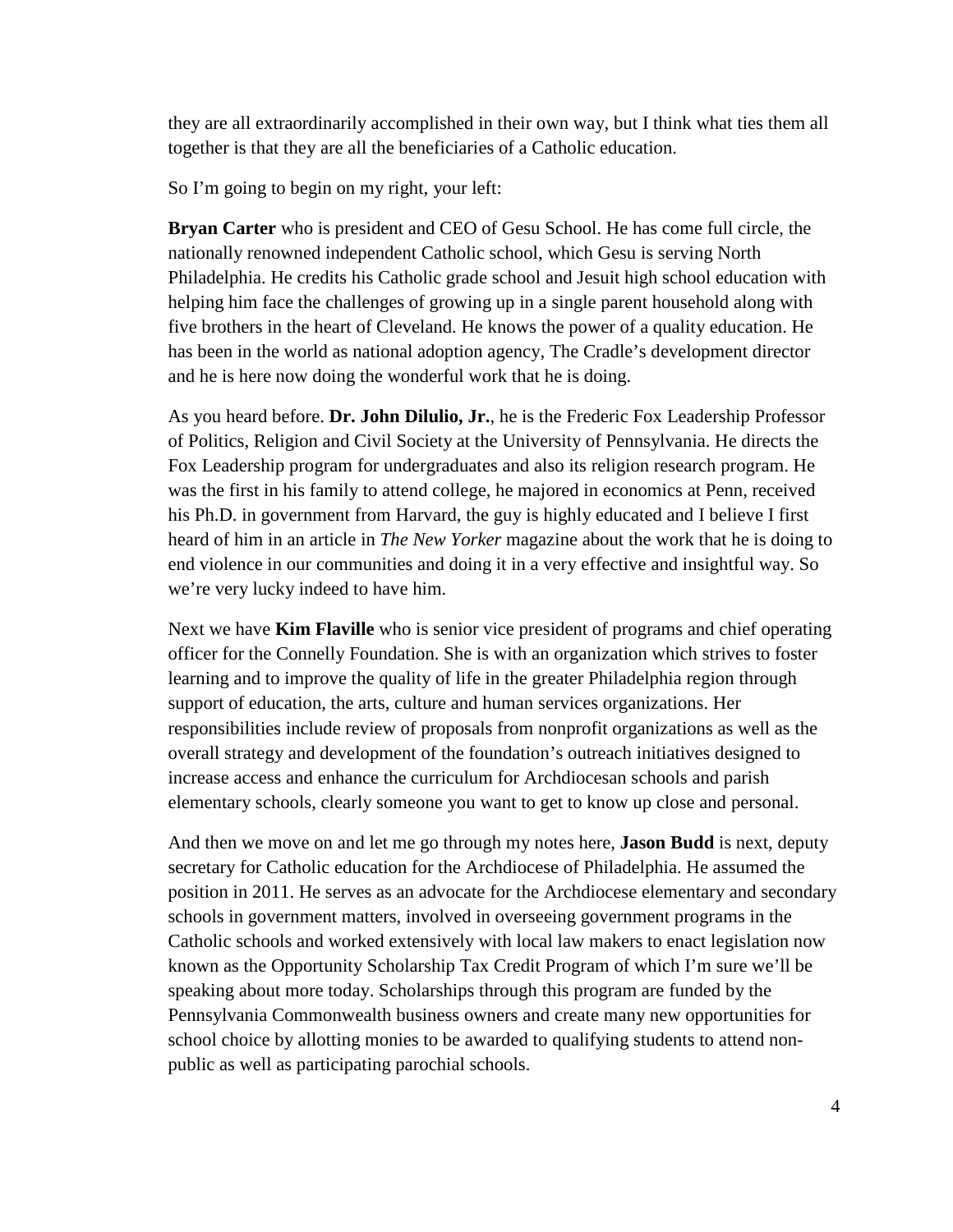**Anne Marie Borneman,** who is a senior fellow at the Center for Catholic Urban Education at Saint Joseph's University. She earned her Bachelor of Science degrees in elementary and special education from Cabrini. Her Master of Arts in human development and school psychology certificate from Bryn Mawr College, as I said these are highly educated people here, in addition to her certification in special and elementary education.

#### Break in Recording

We want to do a little bit of discussion, we're really going to encourage you to join the conversation and really get some dialog going. So please start thinking of things that you might want to ask our panelists or ideas and thoughts that you might have.

### MOD: So we begin with Bryan Carter.

BC: Thank you, Loraine, and on behalf of 450 dedicated students thank you so much for coming out today and joining us for this symposium. I love talking about Gesu School but I think I found someone that parallels me in that regard and so thank you Lou for being so passionate about our students. To give you a little bit of history about Gesu School we were closed as a parish school in 1993. So what that means is we're now an independent Catholic school and have been since 1993 obviously. The bigger part of that is we no longer receive, or haven't received funding through the Archdiocese which means we have to raise the money to keep the school open. Since 1993 we've had to raise upwards of \$3 million each and every year so that we can welcome our children back in September. We've been blessed to be able to do that and I know we'll be able to do that going forward, but that's one of the biggest funding questions that we have when you look at Gesu School. How can we continue to provide for the children, who as Lou mentioned, reside in the number one zip code of all 46 zip codes in the City of Philadelphia, the number one in terms of the highest percentage of families living at or below the poverty level. So, the parents want their children to come to this school, but we're a tuition-based school obviously, but the difference is the parents can't afford to pay the tuition. So we have to therefore in terms of meeting our mission to serve these children, our neighbor children and provide them with a quality education we have to raise the money. Tell the story to people with whom our mission will resonate so that then they can say yes, I want to support that student and I want to support that school. So what we're looking at now is, when you look at the educational landscape it's a little bit fragmented because you have Faith in the Future for Catholic high schools. We have the Independent Mission Schools for that segment of Catholic elementary schools. You have Philadelphia School Partnership, which I think we'll talk about their good fortune that they learned of today and then you have independent schools like Gesu, which is a singular school. So we have to figure out, all of us, how we continue to provide a quality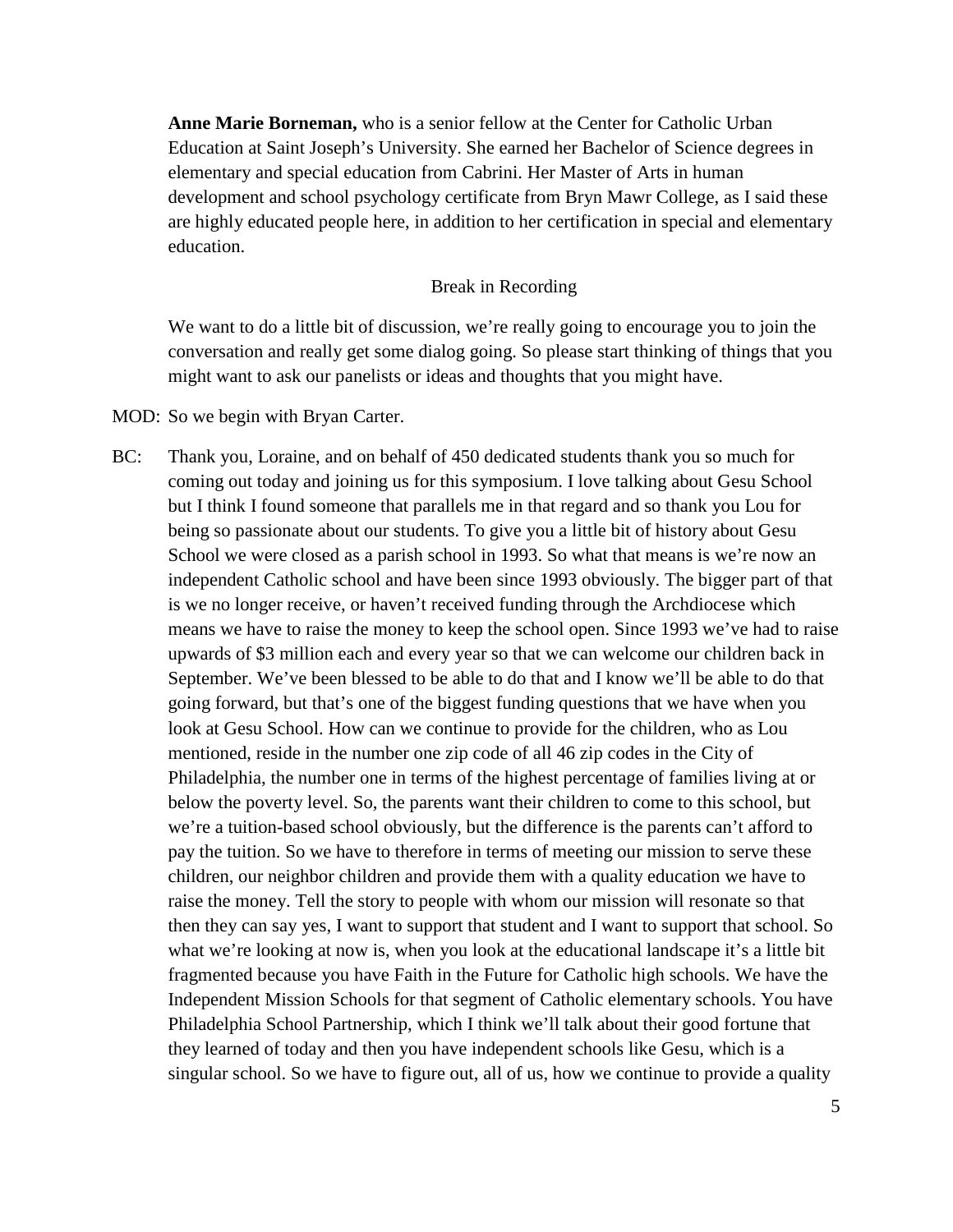education for children residing in the inner city and the zip code surrounding Gesu, and other schools as well, how we are able to fund that for the children when it's a fragmented landscape. So for example, me as president of Gesu, I'll approach someone and tell our story and it's a wonderful story. But then there may be someone else representing another portfolio of schools that will have a similar message and that donor or that organization will have to make a decision as to, do I fund Gesu because it's a wonderful school, do I fund this consortium of schools because it's affecting a lot of schools as well. So that's the challenge that we have to face here and the bottom line is, we all have to do whatever we can to make sure that we can continue to provide the Gesu experience to as many children in the area as possible.

### MOD: John Dilulio.

JD: Well thank you again, Lou and Loraine, thank you very much for your kind introductions and, Bryan, it's always an honor to be here with you at what I call the "miracle factory." Welcome to the miracle factory because what happens here is a miracle. What happens here is, in the most cost-effective way imaginable, children come and they get a loving, caring first-rate education provided by people whose mission in life is to serve them. So in the 15 years that I've been associated with Gesu, I've never failed to be inspired by coming into this building and under your leadership, Bryan, the best is yet to come, so it's an honor to be here. I just want to say before I get started, I'm not going to speak too long, I am a professor so I can speak ten minutes, ten hours, say the same thing. I just want to say, not to just blow my own horn that since I was here last time I lost 50 pounds. During the same period I gained 75 but it's nothing to do with anything. And I just want to make an amendment to the Sister Ellen, yes, Lou, I agree she is Saint Ellen but when she is on the panel, she is supposedly shy and retiring, she's more like Oprah. So Sister Ellen don't get upset, I don't want you to charge the podium, I know you're back there, I see you. I love hanging out with nuns, I just don't make a habit of it. Okay. Enough. Let me do what I can do just by way of background. I'm going to just stipulate, I'm not a lawyer but I'm going to stipulate the way they do in law that we all agree that Catholic education makes a distinctive difference, educationally and in terms of character development. And that while there are many good schools and while there are many good public schools, traditional public schools, charter schools, other religious schools, that Catholic schools historically have made a special difference in the lives of millions and millions of people. What we are facing and what we are here to talk about today is the decline of urban Catholic education, and what if anything can be done to stem that decline, a decline that is fundamentally about finances. In 1960, nationally there were more than 5 million children enrolled and about 13,000 K through 12 Catholic schools. By 1990 that number was down to 2 ½ million and there are only about 8,700 of those schools left. And just last year in academic 2011-2012 nationally enrollment was down to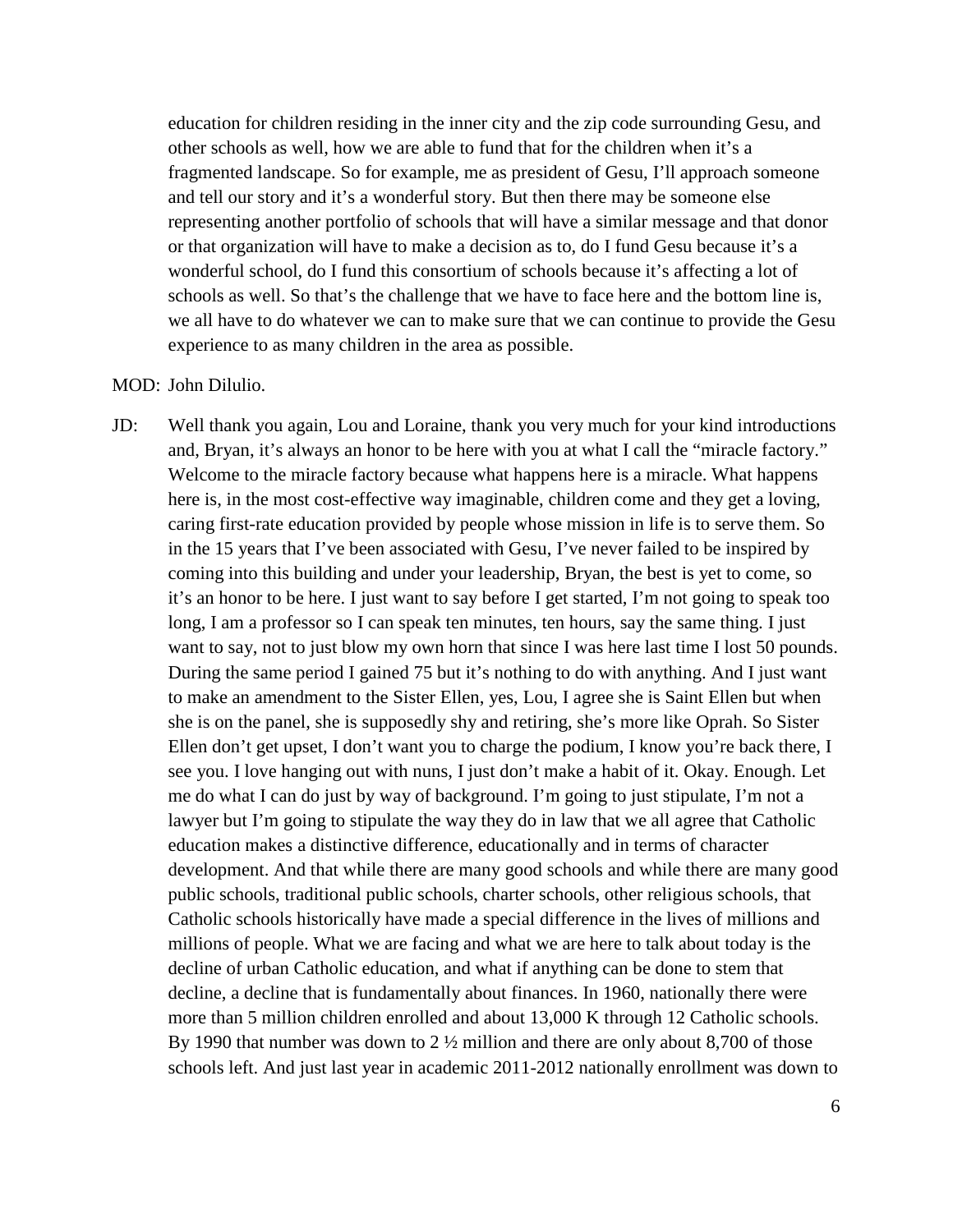2 million and there are only about 6,800 schools left. This huge loss is obviously reflected here in the City of Brotherly Love, the city of the second great commandment. Since 2000 alone in this city we have nationally lost half a million seats and here in Philadelphia gone from 70's when we had 13 Catholic High Schools with 30,000 students, 129 parish grade schools with 75,000 students – today in Philadelphia just 30,000 or so. There are actually fewer students in Catholic schools in Philadelphia today K through 12 than there were just in Catholic high schools in the mid 1970's. This has been a dramatic, steep, a steady and a relentless decline and there is no blinking at it. Part of the story though as the plot thickens is that it's not just about a loss of schools that people and their fathers and grandfathers, mothers and grandmothers attended. We know that the story is more complicated than that, because about one in four of the children who are now in Philadelphia's Catholic grade schools are non-Catholic. Indeed about a third of the elementary schools, the K through 8 schools, in those a majority of the children are non-Catholic. So I want to just take a few minutes to say, to address a couple of the general arguments of what is this all about? The one argument is demography is destiny. Look white working class Irish, Italian, Polish moved to the suburbs, they took their money with them, they build ex-urban schools and they left their schools behind. And now that the children who are increasingly benefitting from Catholic education, the parents who are here, who are low-income, black, Latino and other who want these schools can't afford them. And so the schools are closing, demography is destiny. We also hear about the advent of the charter schools which now in Philadelphia have more children enrolled than the Catholic schools do, more than 30,000. That it's the charter school competition that is really the story. This decline started well before there were charter schools. And this decline began even before the demography became destiny. The one thing we need to understand and I'm going to just zero in on this and then try to turn my motor off as quickly as I can. There is no shortage of demand for Catholic education on the part of Philadelphia parents, no shortage. Sixty-two percent of the parents surveyed by the Pew Trusts a couple of years ago said they have actively sought alternatives for their children to the public schools. The Children's Scholarship Fund of Philadelphia provides the most interesting, I think, natural experiment in the data. There are 10,000 children, the Children's Scholarship Fund has done an incredible job, managing to get the funds to help support destination neutral, parents that want alternatives for their children to send them to any non-public school of their choice, parochial, other religious whatnot. Ten thousand is an amazing accomplishment but it's a lottery, it's like *Waiting for Superman*, it's a lottery. There have been over 100,000 applications and 70% of the Children's Scholarship Fund parents choose Catholic education, so you don't need to have higher math to understand that the implication is that the latent demand for Catholic education in this city is at least 70,000 families. In other words 70,000 families that for partial tuition and having to pay money out of their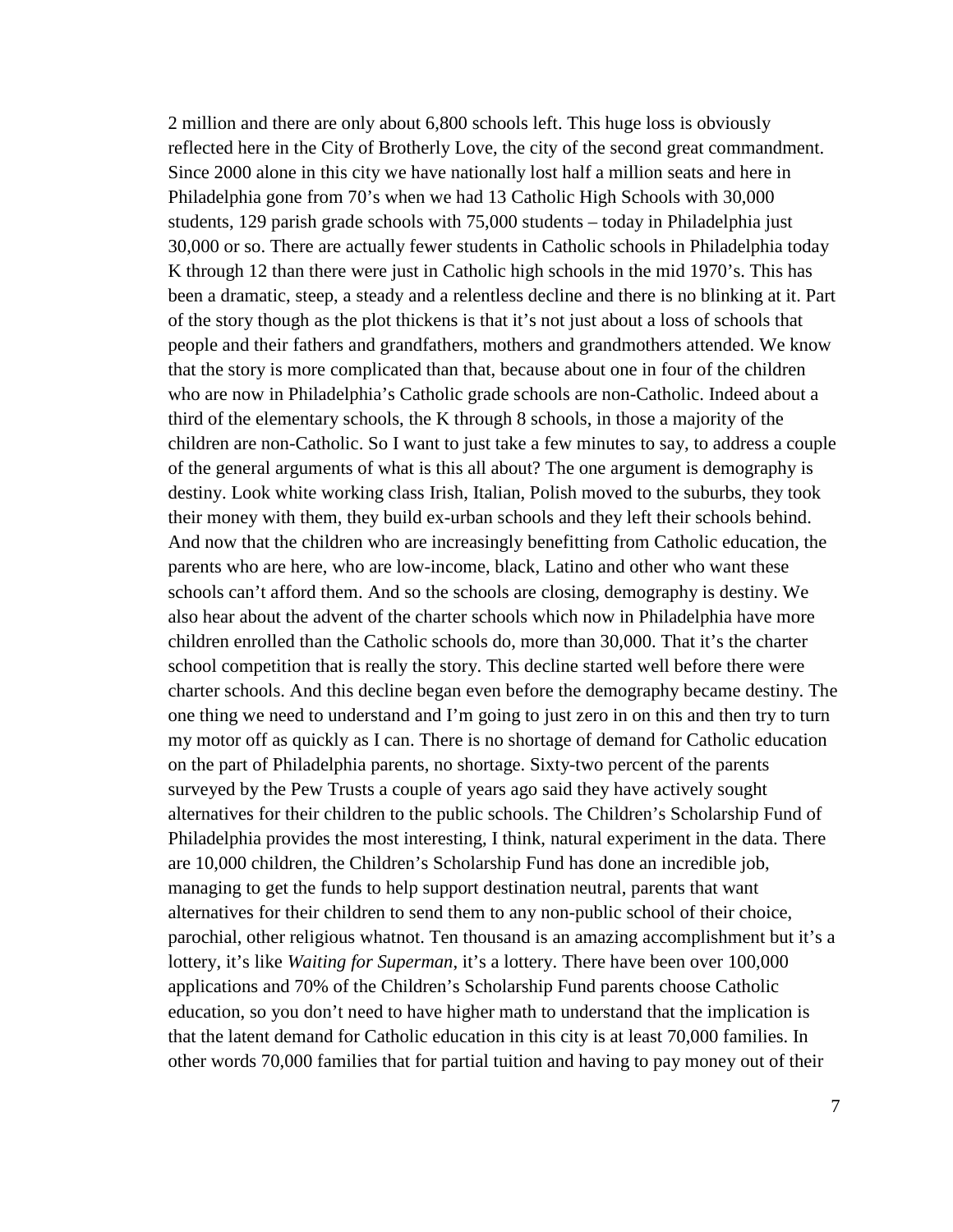own pockets said I will take that option and send my child to a Catholic school if I can just get that much financial help. If we had the funding to meet that latent demand we would be opening, we'd have to open Catholic schools that we've closed over the past 20 years. We would have to go to the book of saints names and come up with some new saint names. We'd have to really get busy. So, I want to suggest to you that the challenge is, you know it's fashionable to say the challenge is not financial, there is no magic bullet, complex problems don't have simple solutions, this one does. This one does and whether you want to seek that solution in the public sector by expanding educational investment, you know credits. If you want to talk about vouchers, if you want to talk about public/private partnerships, if you want to talk about the Catholic community itself and Catholic philanthropists and the need for more people to step up, I'll conclude not by quite plucking the beam from my own eye but plucking the beam from my own sector the higher education sector. I'm in the education business, I've been teaching colleges and universities for 30 years. Over the last 30 years every college and university in the country just about, and not just the secular elite ones, Catholic and other, have developed fairly robust, fairly muscular professional development operations. And now I'm going to be a little provocative and then I'll keep quiet. The Catholic universities and colleges have participated in this and it's to their great credit and glory. I adore them, I worship them, they're spectacular. But building new buildings in colleges and universities, in Catholic colleges and universities in the shadow of K through 12, Catholic K through 8 schools that have closed, raising billions and billions and billions of dollars for Catholic higher education while Catholic K through 8 that served predominately minority children in areas that once educated generation after generation of immigrants, there is a real intramural issue here for the Catholic community of educators to talk about and I hope maybe today we'll get to that as well as others, so let me turn my motor off for real. Thank you.

MOD: Thank you very much. Kim Flaville.

KF: Well, John, just to follow up that comment, and I had this thought a few years ago but what the heck why not just air it, in terms of higher Catholic education and all the wonderful things you said about them particularly the amount of funding that they raise, obviously the pipeline to higher Catholic education begins at the parish elementary school level. I think it would be wonderful if Catholic colleges and universities would take a look at how much they raise annually and commit a minimum of 1% to Catholic education. That was totally unplanned, but John opened the door so it's nice to walk through it. Well, good afternoon. I'll talk about Connelly Foundation and our executive vice president Emily Riley is here with us this afternoon as well. Connelly Foundation was founded by John Connelly and Josephine Connelly in 1955. Funding to Catholic institutions which includes education as well as health and human services has always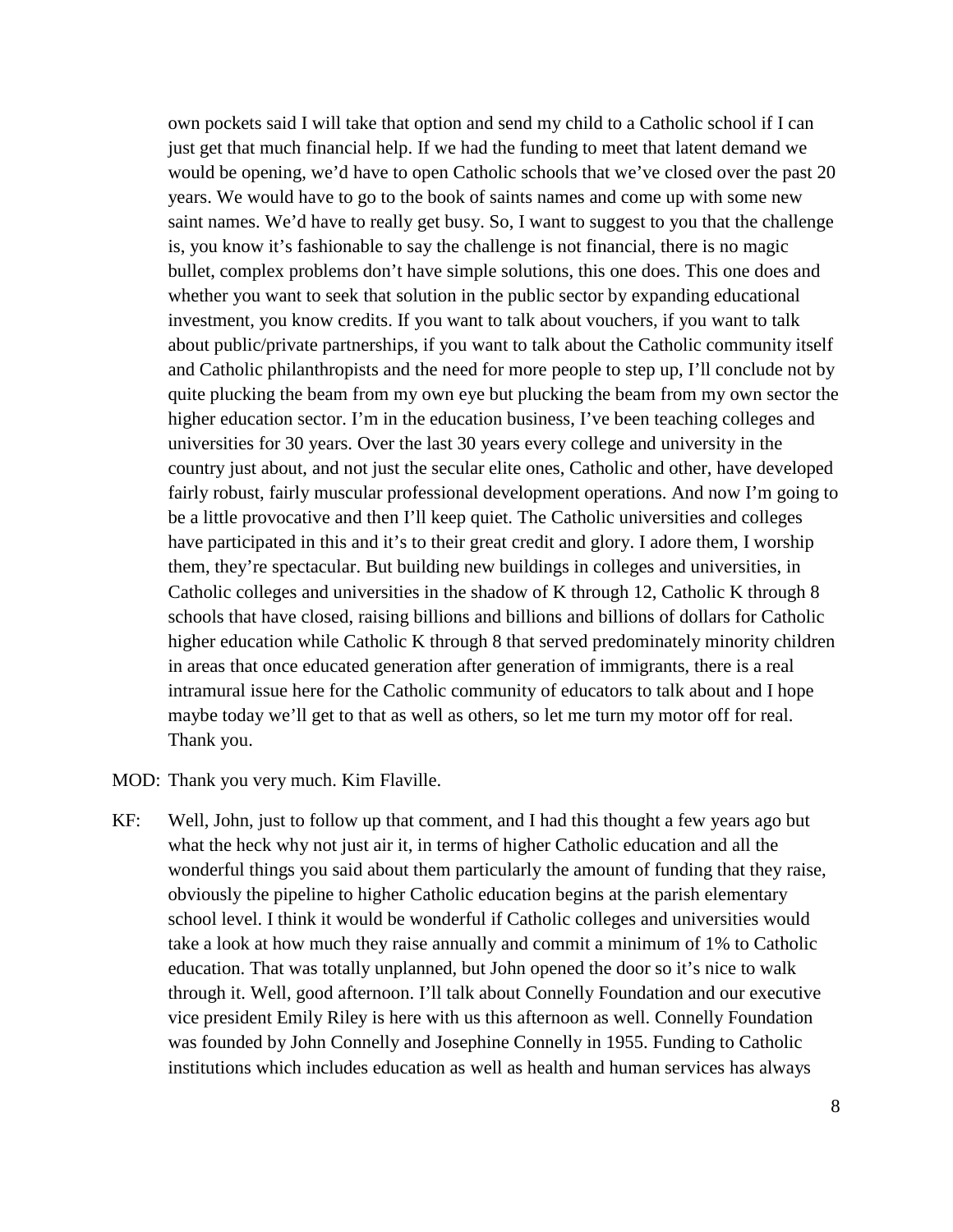been at the forefront of the foundation's mission and that continues today. About three years ago this statement was made at a technology conference, and the statement was that "education is the last field to embrace technology." For me that statement revolutionized our thinking, my thinking specifically. We call technology a tool, how limiting, so going forward we determined to look through a lens containing three criteria. Goal one eliminate barriers; secondly increase access; third reduce costs. Those three criteria have broad application in terms of our capacity to award grants, develop programs that support Catholic education, particularly elementary schools and Archdiocesan high schools. So, we need to think along those terms, we will continue to do so. The topic today is financing futures. Connelly Foundation obviously is a foundation, we were instituted and the goal for ours as part of our by-laws, we are perpetual. Isn't that wonderful? So we're with you for the long haul.

## MOD: Jason Budd.

JB: Good afternoon my name is Jason Budd. I'm the deputy secretary for Catholic education with the Archdiocese of Philadelphia, I'm joined today by my colleague Sister Edward Quinn, Director of Curriculum and instruction for the elementary schools. I'm very blessed and honored to be here today; in fact humbled is probably the best word. When I heard the biographies rattled off of my colleagues up here I immediately thought of the Sesame Street routine where which one of these doesn't belong, and right here some very well-credentialed people and I'll do my best to hold my own up here. I am a product of the Archdiocese of Philadelphia; I went to Saint Katherine of Siena Grade School in Northeast Philadelphia. I was lucky enough to attend my dream school in Father Judge High School. My father and my uncles had all attended Father Judge and I can remember reading the year books just as a young person growing up and hoping one day that I was going to be able to go there. Of all the things and of all the reasons that I hoped I never considered, ever, that my folks couldn't afford it. That was never anything that fed into the mind of a nine-, ten-, eleven- or twelve-year-old as you're anticipating that move from elementary school to high school. And I was lucky enough and my parents were able to afford the education despite the fact that my father had been unemployed for a time while we were in high school, my sister and I. As well as a time when I was in college, so I can completely understand and empathize with the plight of financing education on both side of the fence. I've had the rather unfortunate experience of being in an auditorium representing the managing body and having to announce the closure of inner-city schools, and I can tell you that it is the lowest point in my professional career. It comes with a great responsibility and professionalism, but it is certainly the lowest point in my career. Likewise, I was in an auditorium when we announced through the goodness of the Archbishop and the Faith in the Future Foundation that we were going to keep the schools, in this case the high schools, open and I cannot explain to you the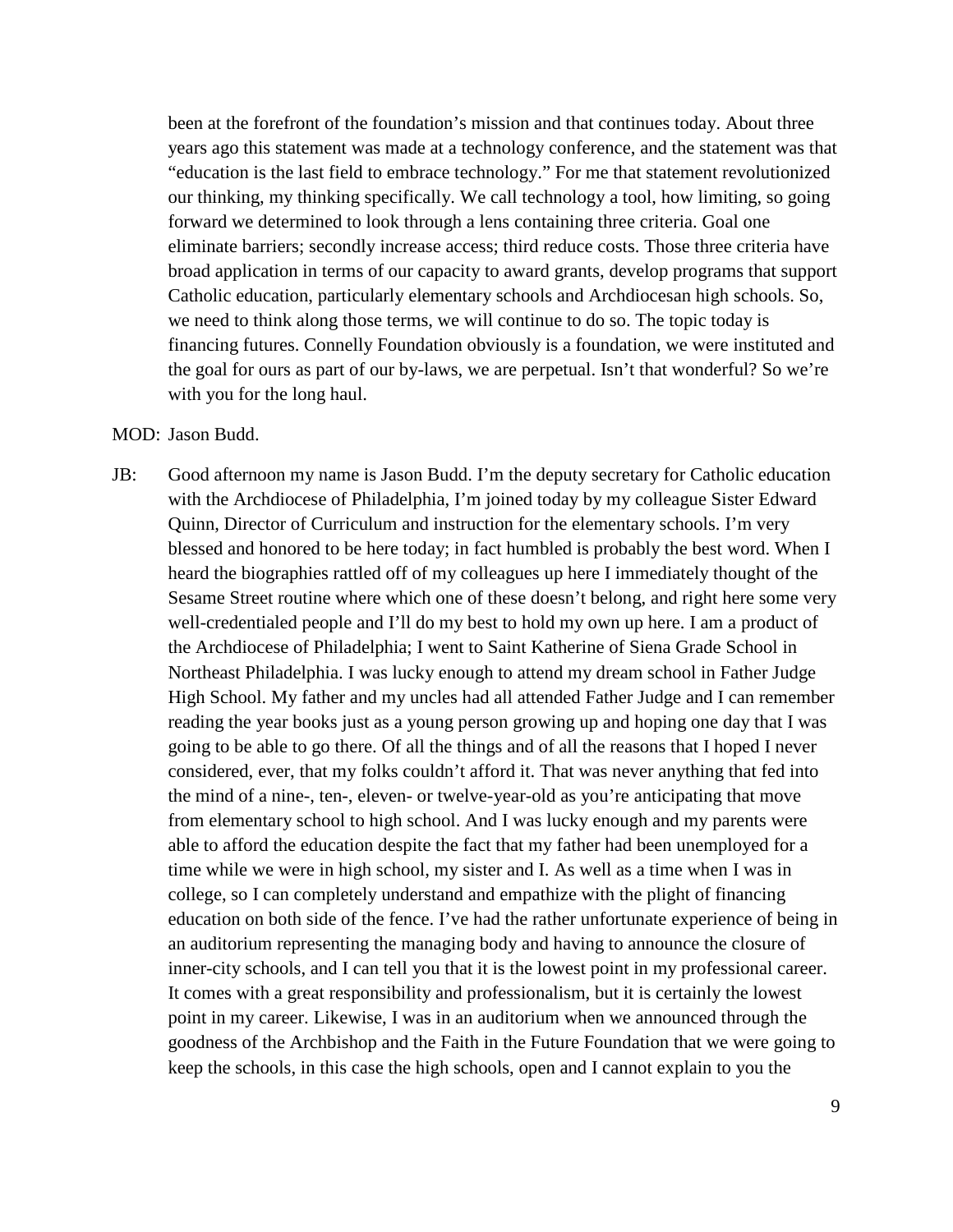feeling of power, and I can't think of a better word, the feeling of power and empowerment that comes from watching young people get excited that their school is going to remain open, that they too have the same love and desire for their school that I once had. When you think of young people and you talk to young people outside of school and ask them how school is going, it's just rather natural for them to give, oh it's okay and not be effusive about it. But when you talk to students who go to Catholic schools there is a sense of pride, there is a sense of responsibility to represent their school and I can tell you that I've seen that. I have made it the goal of my career to never be in that auditorium of any school again announcing that a school is going to close. Now that is not something that is just as easily done as that. It is a great responsibility as outlined by my colleagues up here and it does simply boil down to finances. We know that there is a great demand for an alternative to public education. We know that the Catholic schools provide an excellent alternative to public education; we've been doing so for a number of years. But even this formula, which on some levels seems okay, for example at the high school level, here in Philadelphia, the Archdiocese, we have the lowest tuition nationwide for a system and the highest teacher salaries nationwide for a system. So you talk about efficiency, lowest tuition, highest teacher salaries, so you're getting the best people and charging the least amount. That is still not enough. We need to adapt that formula, a formula that is dated, a tuition formula that is dated, we have to adapt that for a changing educational landscape. And again, that's easier said than done, but we're living in times of great change and we're very thankful that there are some legislators out there who are willing to push the envelope, who are willing to help manifest change in the form of EITC and OSTC, which I'm sure we'll dialog about here today, but hopefully the end result of all of this work in those endeavors is something more resembling of a robust voucher program. One that really, truly allows a parent and a child to decide where they want to go, where they want to endeavor educationally, not based on where they live but where they want to be, and I will do my best along with my colleagues to see that that happens. Thank you.

- MOD: Anne Marie Borneman.
- AB: Brian, Sister Ellen and members of the Gesu community, thank you for having me to participate in this really important and very timely discussion. As Ms. Morrill said, I am the senior fellow at the Center for Catholic and Urban Education at Saint Joseph's University and I hope to have the opportunity to respond a little bit to what both John and Kim have raised that I think are very legitimate issues about higher education in Philadelphia. Our Center for Catholic and Urban Education is actually the first in the Philadelphia region, but it's not the first in the nation and we've modeled the center on similar programs at Boston College, University of Dayton, and Loyola University Chicago. We are committed to the continuation of Catholic schools in the Philadelphia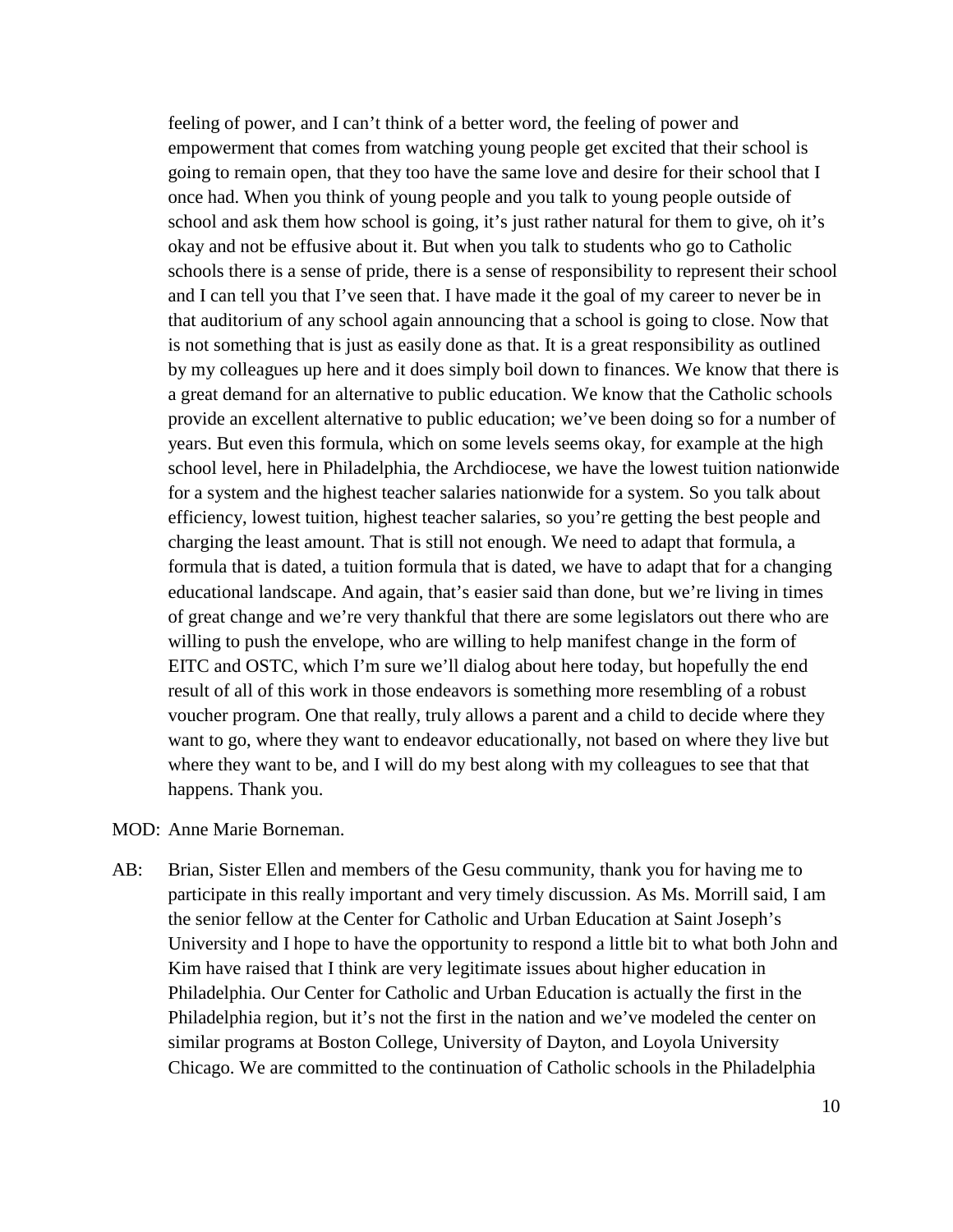area. We believe that they are viable options for parents who really seek a values-based quality education for their children. Now the ways in which colleges and universities could support Catholic schools are varied and they range from direct partnerships and there are some of those relationships in the United States, sponsorships, we have one of those in the Philadelphia area, to consultation offering professional development, research opportunities as well as course offerings and degree programs for teachers and for administrators. What I think makes the center at Saint Joe's a little bit unique is that we're not out there trying to do this in a vacuum all by ourselves. We have called upon all of the colleges and universities in the area to form together in, not at this point I wouldn't say a consortium, but definitely a group of people to try to meet these needs of Catholic schools in the area. And to that end we have held two, what we call round table discussions, and we have another one coming up in January. We invite all of the area colleges and universities to send representatives of their education departments and they have. We've actually had college presidents sitting at our round table. We also invite representatives of various foundations, organizations that support Catholic education, such as BLOCS and Children's Scholarship Fund and also representatives from various Catholic school models in Philadelphia. We've accomplished a couple of things in our very brief time. One is that all of the ed departments of colleges and universities in Philadelphia joined together and drafted a letter to every Catholic school teacher who was at risk for being laid off last year when the mergers and closures were announced, offering their services helping with résumés, helping with transcripts. We found that a lot of the Catholic school teachers, while eligible to be credentialed never went through the process to get certified and so every single one of our Catholic colleges and universities offered support to help teachers. I don't have data on how many of our teachers took advantage of that, but it was our first step to say that the more we can do together, the better off we're going to be. As it relates to funding it's our belief at the center that higher education can help either schools use funds more efficiently or in some cases actually save funds outright. I'll give you one example of this, but there are many, and of course I'm just speaking for Saint Joe's, but we believe that our Alliance for Catholic Education Program (ACE SJU) saves local Catholic schools hundreds of thousands of dollars in salaries that can then go to various uses within that school. And of course the overall benefit is that we are infusing these schools with talented, committed and highly educated Catholic school teachers, hopefully future Catholic school leaders. I also wanted to mention not just Saint Joe's but all of the different area Catholic colleges and universities non-Catholic colleges and universities offer degree programs and most do have reduced tuition for Catholic school teachers and for administrators. At Saint Joe's we just started an online master's in Catholic school leadership and the emphasis again is that it's a little different Catholic school leadership than regular leadership but it results in a principal certification from the State of Pennsylvania. I hold that Catholic colleges and universities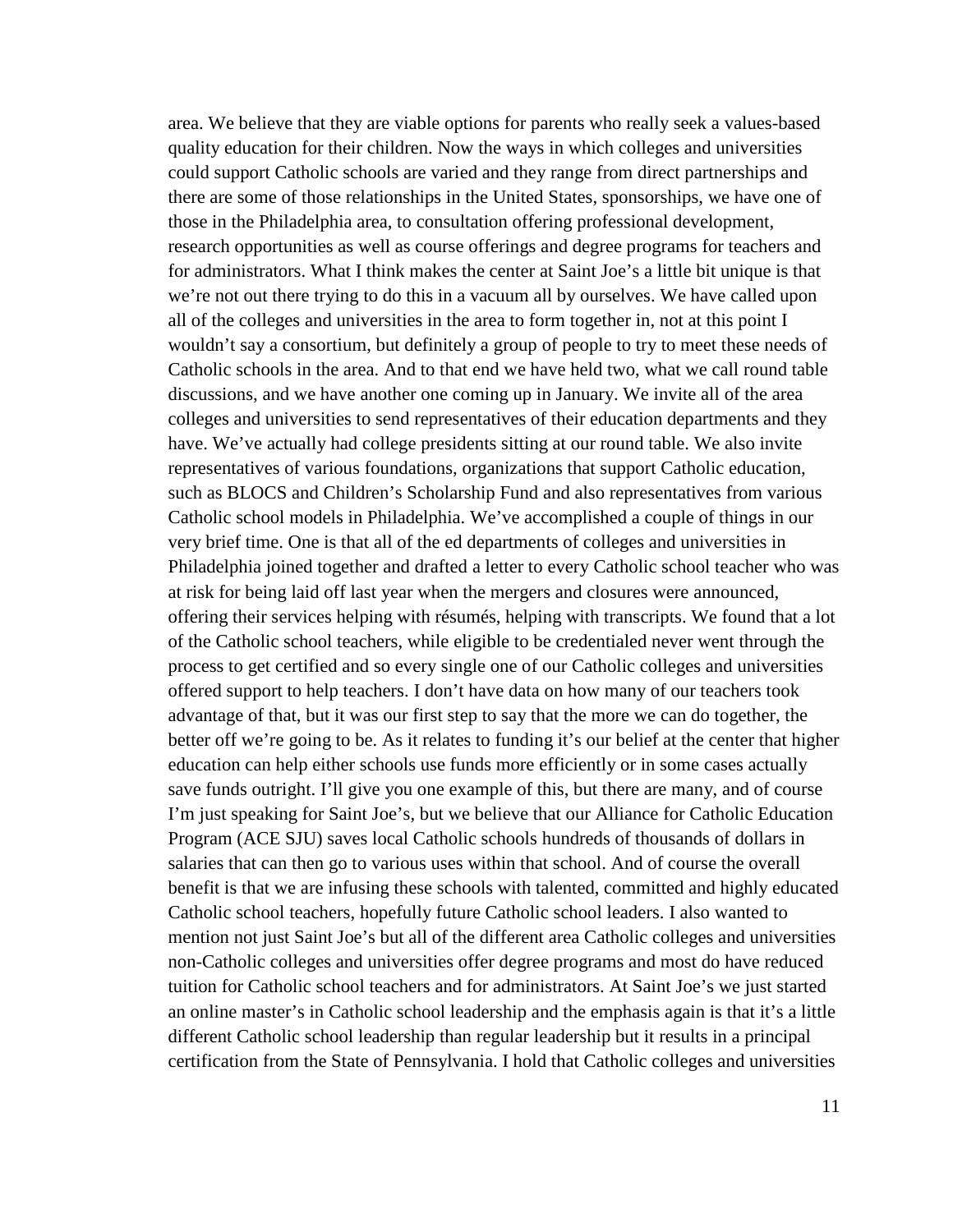are largely an untapped resource for the sustenance of Catholic schools in Philadelphia and further that pooling of these resources I think can result in a more profound effect. I'm going to close with a quote from Father Pedro Arrupe, the former Jesuit Superior General. "If our schools are to perform as they should, they will live in a continual tension between the old and the new, the comfortable past and the uneasy present." Thank you.

- MOD: I do have one question and I do want to also again encourage our audience to please step up to the microphones if you have any comments or questions and you are invited to begin that process now as I ask this question. And I want to just say that Bryan sent me this article that I was very intrigued by and that is that the article indicated that the Archdiocese has handed over school management to an independent foundation which is the first time that has occurred in the history of the Archdiocese of Philadelphia with the aim of improving enrollment, improving the quality of education. However I wonder if you could maybe give some idea of your opinion on that, I think in the past as Philadelphia public schools have been kind of the laboratory for that, it has had some success and some failures and one phrase that stuck out at me was metrics and one of the things that I think we all agree on is Catholic education has a value and a uniqueness. And I guess my question is with this move into having a management organization oversee the Archdiocese is there a potential for that indefinable quality that we see here exemplified by the students that I've already met, is that potentially going to be impacted. Who would like to jump in, John?
- JD: Sure, thank you. I think it could be and I think your question and Bryan's great article this morning, you've got another future in journalism and that was great, but you know there is a larger debate here about what do we do. Many of you here know the old Saint Clement's right, southwest Philly, out there on  $71<sup>st</sup>$  and Woodland. It's now Southwest Leadership Academy, it's a charter school, and it's an incredible charter school I mean that's a great school they've got going there and the local church that's nearby they bought a lot of the rest of property there and converted it. The old convent is now a residential treatment center for kids with drug problems and whatnot and so the housing complex across the street that had become pretty deteriorated has been torn down and rebuilt and that transformation of that Catholic K through 8 school, which was a rival of our own Saint Barnabas back in the day in southwest Philly has really been an anchor in that community and part of its redevelopment and revitalization. There are a lot of people, and Miami has done this, that say let's go to metrics, let's go to a centralized management and lets actually, let try to charterize these schools but control who gets them and turn them into kind of quasi faith-based charters. I'm not ready to go there yet. I believe that there is something distinctive about education beneath the crucifix. I think there is something distinctive that will be lost; it's not that there is this amorphous x-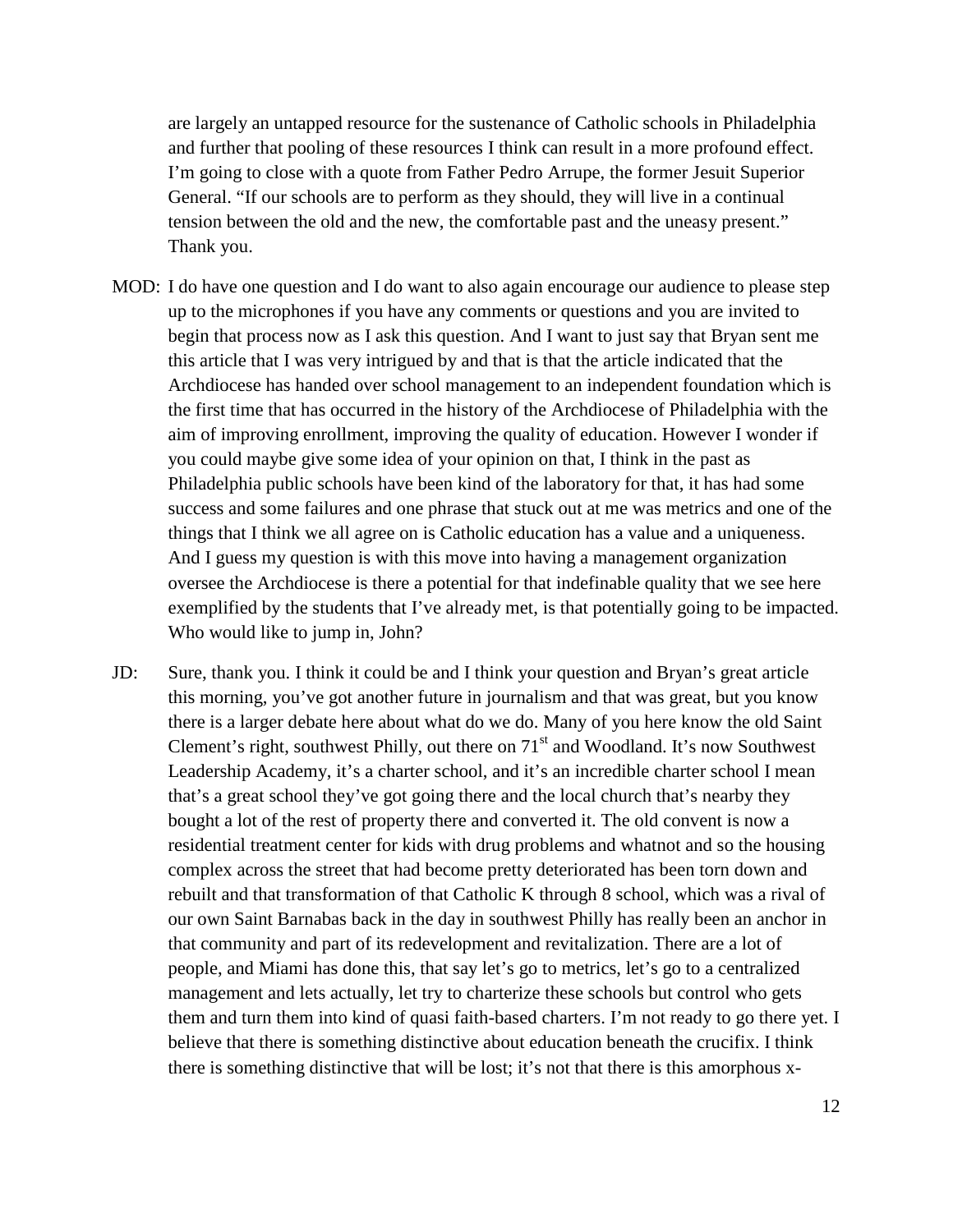factor, but there is something about people who look upon every child and see the face of God in every person that makes a difference. And the more distressed the community the more impoverished, even the research would suggest that there's a difference there. So I'm not terribly concerned about the centralization or the management metrics per se, I'm more concerned about this notion that, well we could, nothing would be lost if we just have "quality schools" none of which happen to be Catholic.

## MOD: Jason.

- JB: Certainly an interesting question and I think we have to look at what we've all just said in the minutes leading up to the first question. We've all just said that the primary concern of these schools in these communities is raising finances to offset the cost of tuition. Nobody who finds their way to Catholic education as an employee, as a volunteer does so without having a deep zeal and passion for the Catholic faith and what they want to convey to those that are coming in. So what has happened over time is a large amount of our administrators have had to spend extensive amounts of days and hours and resources on just that task, making sure that the finances are there so they are there in the years to come. I think with the advent of the relationship with the Faith in the Future Foundation and believe me change comes hard to me sometimes and letting go and allowing somebody else to come in and cooperatively rule is a difficult thing to happen. But I think what you're going to see is those leaders at the local level specifically who have had to fret over a lot of these issues are now able to get back to the task that is most important and that is the manifestation of the faith in everyday life and passing that onto the kids and not worrying about, as much, the ledger sheets and making sure that the monies are coming in. So I see it as a positive in its relationship to the faith.
- MOD: Kim, you had something you wanted to add.
- KF I did, as you know we are church, right, so if the church is going to exist there has to be formation and that formation begins at the parish elementary schools, we hope those students continue their formation in Archdiocesan high schools and thereafter obviously seek a college education. So I hope church continues to pay attention to this formation program that they themselves developed centuries ago and I hope they continue to live up to its promise and support it. Church needs to continue to support its own formation program.

## MOD: Bryan.

BC: In terms of Faith in the Future what they're going to look to do is become a stronger marketer and voice for all that is good about Catholic education and I feel as though from Gesu's perspective and mission schools and Catholic schools as a whole, we have to become more entrepreneurial so that people will know what is good about Catholic faith-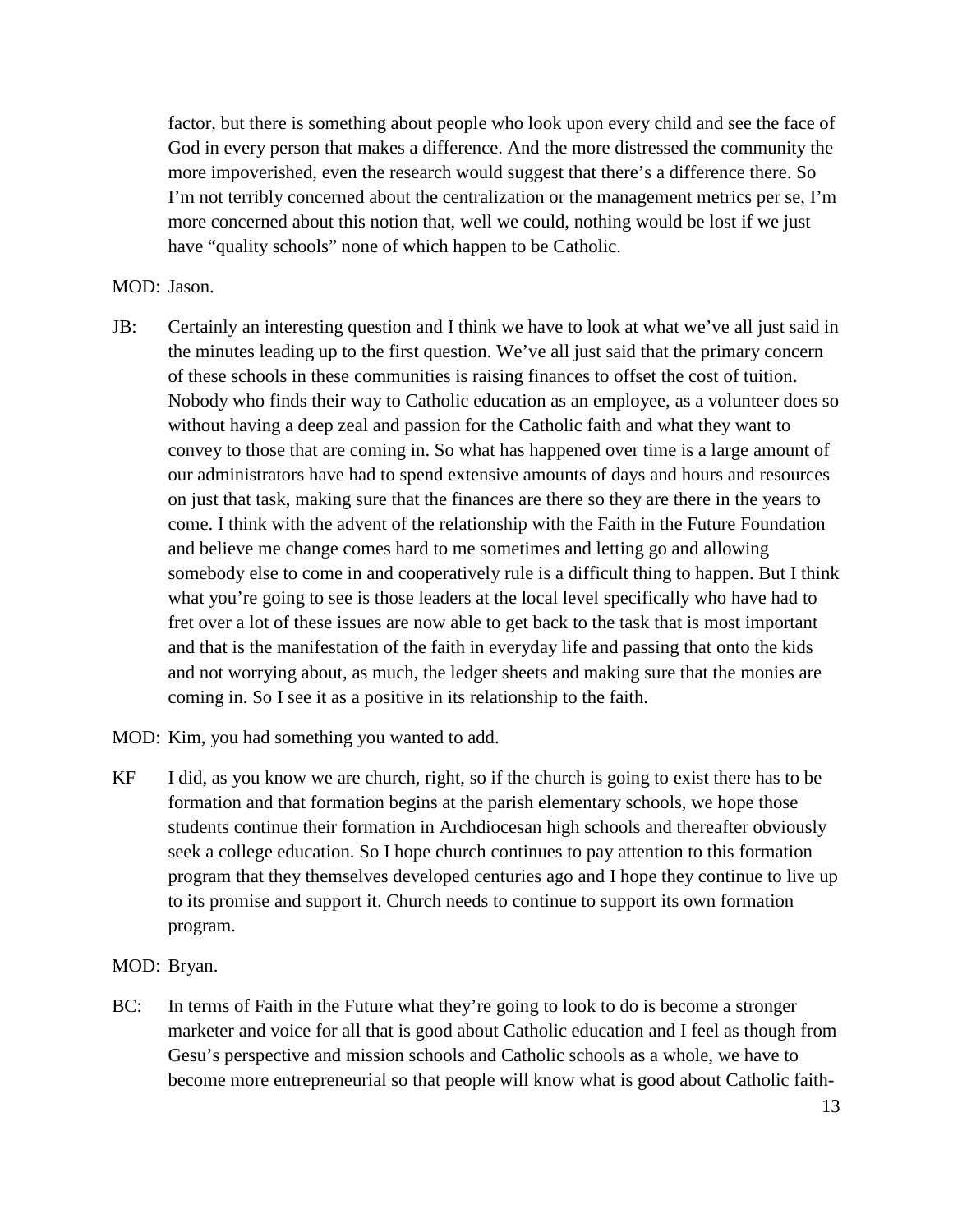based education and what is so good about Gesu for example or Saint Malachy for example. So it comes down to taking a marketing entrepreneurial approach and looking at the positioning of your school and how when someone says Gesu, what is it that you want them to think. Or someone says Saint Malachy, what is it you want them to think in their mind. And in addition then to developing or identifying through facts about your school what the position is, then driving the messages home to the internal stakeholders, our students so that they can go out and talk glowingly about what they experienced in the Catholic school to our stakeholders externally so that they can then talk about what happens in the Catholic school. So for example, just as an example, if someone said Gesu to you folks there, you would probably say it's an independent Catholic school where the children start here academically behind and go onto to soar to do great things and go to outstanding schools. That's just as example, you can use that if you'd like, but that's what we have to do. Become more entrepreneurial so that people will know what happens in the Catholic school, what the benefits are, what would happen if a Catholic school in the inner city no longer existed. And talking about the church aspect here at Gesu, probably less than two or three percent of our students are Catholic but what the students in the inner-city Catholic schools, and it's probably the same percentage in a lot of the innercity Catholic schools, what they do receive besides academic rigor and discipline and order is they receive a religious education. They grow not only academically but they grow spiritually so whether our students leave here and become Catholic, which some of them do, or not, they know spiritual growth has taken place here. They know right from wrong. They know how to be a man or woman for others just like it's taught here at Gesu as a Jesuit school, an IHM school. So that's what's critical in terms of metrics, the only metric that I'm concerned about is when our children leave Gesu, what school do they go to and do they go to a top school. That's the only metric and outcome I'm concerned with.

- MOD: Anne Marie.
- AM: First of all, I was baptized at Saint Clement's, so it was very sad to see that close. I agree first and foremost we are Catholic schools, but for so long and I think this comes up at every Gesu symposium, we've been able to just say that we're safe and nurturing schools and we can no longer just be safe and nurturing schools and just be Catholic schools. We have to be academically excellent and that does involve testing, measuring and assessment. Fortunately or unfortunately and that's a reality that's going to be important for our donor base and it's going to be important if these schools are going to survive and if our students are going to be successful and be able to get into competitive high schools and go onto college.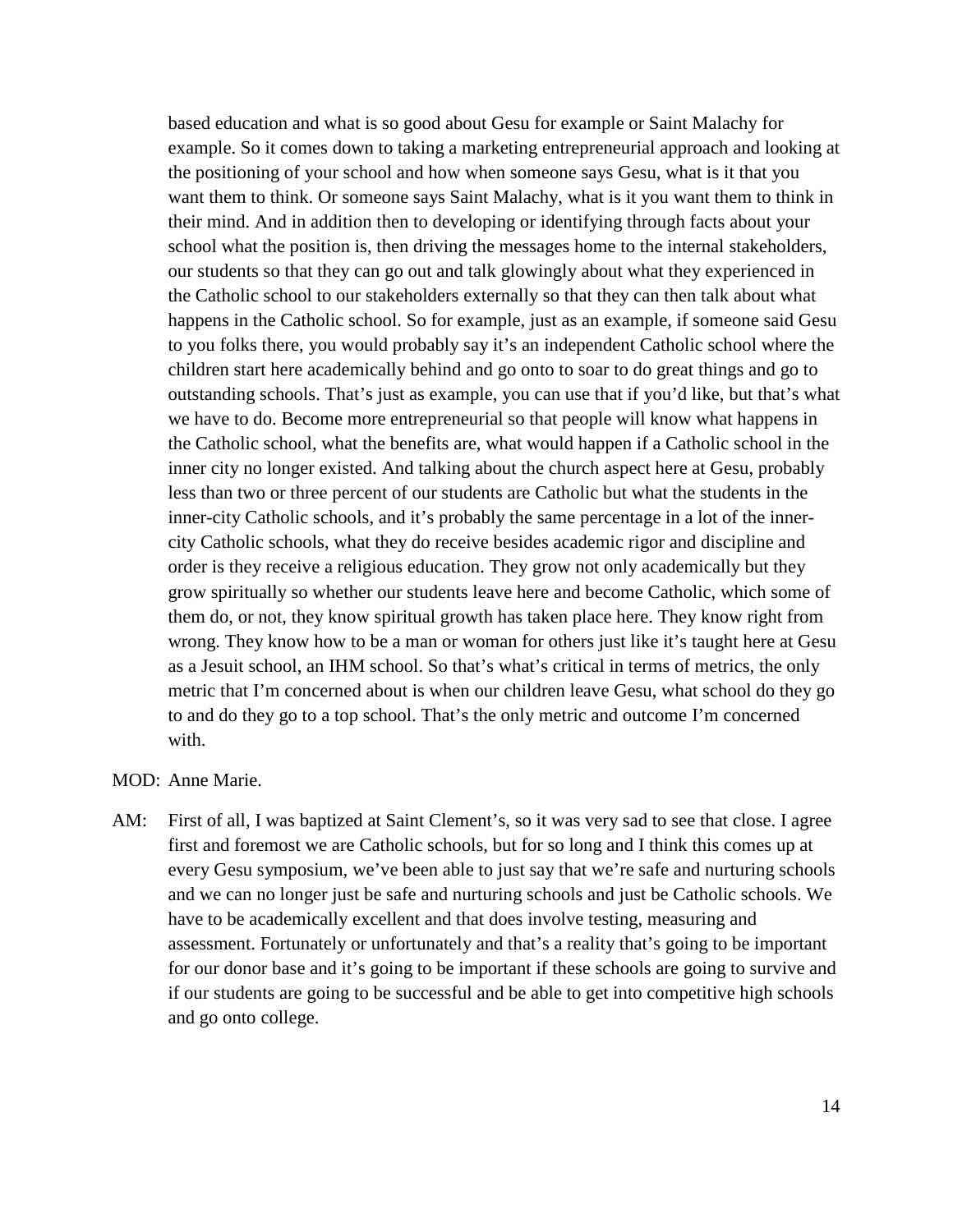- MOD: At this time I'd like to ask our audience to join the conversation. Who would like to break the ice and be the first one to ask a question or make a comment? Okay, well come on up to the microphone, or someone is bringing a microphone to you. Tell us who you are.
- Aud 1: My name is Angelo S<sub>\_\_\_</sub> I live in the neighborhood. I wonder if Mr. Carter could comment on the \$3 million that you have to raise every year and what are the sources of that \$3 million.
- BC: Thank you for asking. We have, as I said, we're a tuition-based school, however the parents can't afford to pay that tuition, a significant portion of it. We have, one key driver is our Sponsor a Child campaign by which we introduce Gesu to potential donors, individuals who are interested in learning more about Gesu and they come through the school and they see how dedicated the children are, they walk through the classrooms, they see the faculty at work and then those individuals say, I would like to sponsor a child and pay the portion of the tuition that the campaign or the program calls for. So that's one of the major drivers, and then we have our typical annual fund and galas that are involved in terms of development. Also critical is the EITC and OSTC programs now, so for EITC that's the Educational Improvement Tax Credit and we benefit from that. The bigger opportunity for us now and for all of the inner-city Catholic schools is the Opportunity Scholarship Tax Credit because that is focused solely on inner-city schools essentially because you have to be in an area where there is a persistently poor performing school, persistently poor performing public school. Gesu and typically the inner-city locations where our schools are surrounded by those types of school, so that's an opportunity as well for us to get additional funding. But primarily it's through our scholarship campaign, it's through our typical annual fund and gala development opportunities and now with this new Opportunity Scholarship Tax Credit that's even a greater possibility for funding.
- MOD: Alright, who has our next question or comment? Yes.
- Aud 2: [Portions inaudible] I just wanted to ask you Bryan, you talked about the Opportunity Scholarship Tax Credit and we're getting to the deadline of, our school takes advantage of that as well but we're having a hard time really getting the word out, really getting it publicized and getting people to invest in the opportunity of the scholarship program. Can you give us some ideas on how people are really taking advantage of that incentive and how you could go about it?
- BC: Thank you for that question as well. The opportunity is to educate the businesses, they're really not aware of what it means, but for example since we're sharing best practices we've been able to identify businesses who have given us EITC funding, bring those individuals back in, be it a breakfast and a tour, be it a breakfast and they have an opportunity to be introduced to our choir and share with them how easy it is to go ahead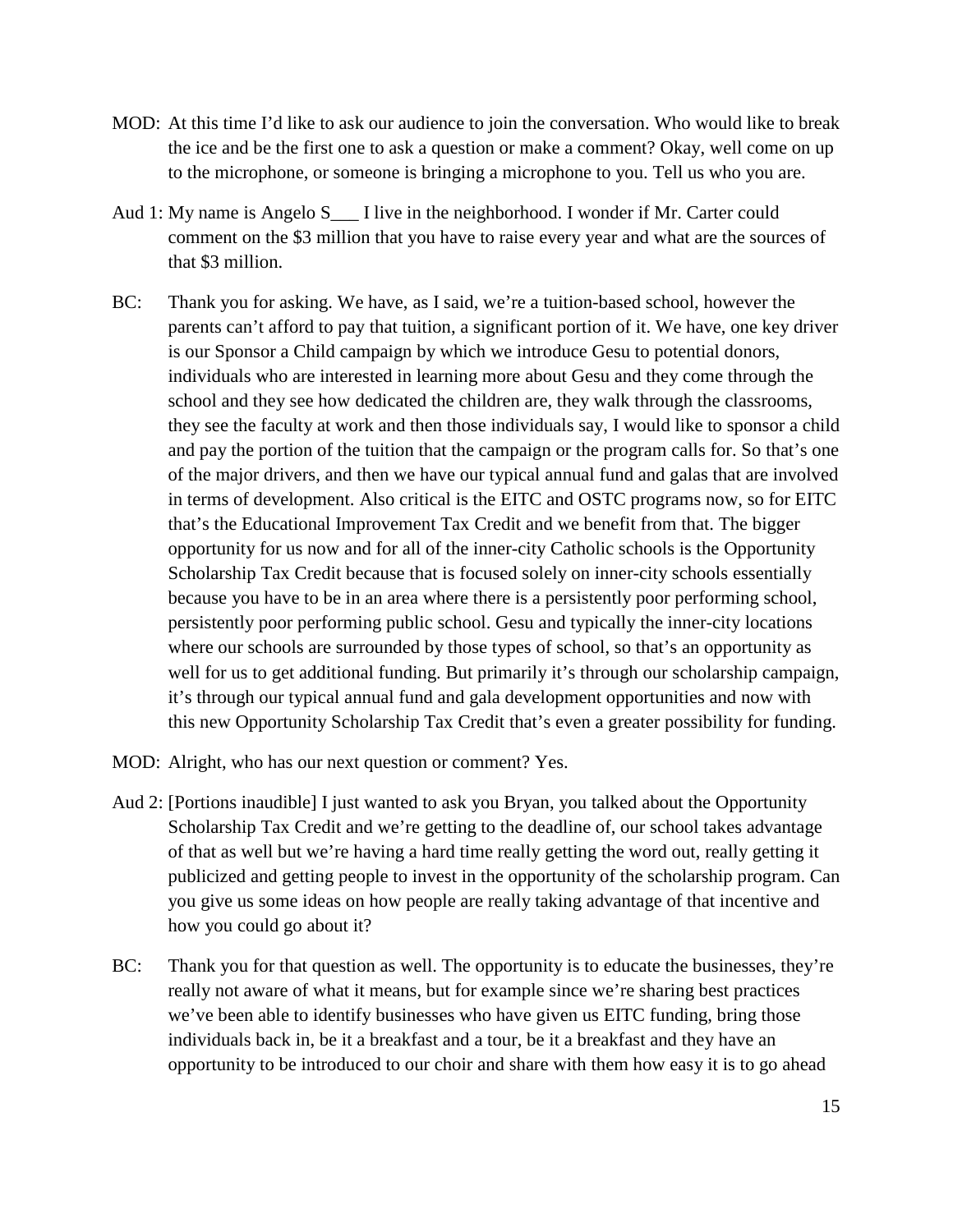and apply for Opportunity Scholarship Tax Credits as well. But it's a big education process, it's not too late because there is a significant amount of the money still left, at least \$30 million so there is still the opportunity. I know our friends at BLOCS are doing an education process as well with the schools to make sure that the schools reach out and the parents reach out to even local businesses to try and get them to take advantage of the Opportunity Scholarship Tax Credit as well. But it's more of an education for the businesses and then typically you may have a better opportunity if you go back to a business that supports you already with EITC.

### MOD: Okay.

- KF: Obviously we all know how unique Gesu is. The fact that it raises \$3 million a year certainly separates it from the other city parish elementary schools, not only in Philadelphia but even the five county wide. Probably the school that comes closest to that as a parish elementary school is Saint Francis de Sales and we have obviously Sister Constance and Jeanette are here with us today. So Connelly Foundation has engaged with the Catholic School Development Project over in New Jersey and we have certainly have development efforts going on in six parish elementary schools. We think truly and actually we have development directors in three inner-city schools replicating the fellows program out of the Archdiocese of New York. So I think going forward parishes and I think everybody is coming to this, you also have to have development efforts as well. Obviously these schools are learning to execute annual funds, they're learning to have different events, they are building boards. And so I think that is going to continue to be part and parcel of what will help Catholic schools going forward, do their own financing whether it's for tuition assistance, whether it's for creating more academic programs so I think that, you know several years ago I understand all parish elementary schools were to form a board and I think that's been a slower process and we know it's challenging. Schools are very closely situated together. I think if we sit down together and think about how we might do that for parishes that are so closely I think we can come up with a good solution and a collaborative effect and have collaborative boards exactly. So I just wanted to mention that. Again, everybody here would love to be like Gesu and raise \$3 million a year, but that's a long way off, so we just need, and I use this term, because everybody talks about sustainability, right? Isn't that the big term. It's a tough term, think about it. Everybody is struggling every single day with sustainability so I'm going to change your thinking just a little bit today and I love this term, it's called adaptive resiliency. You always have to change and you always have to grow. So think in those terms and I think it will help you through the process.
- BC: Let me emphasize one more thing, we do have to raise \$3 million every year. We still need significant help so I wanted to make sure that was understood.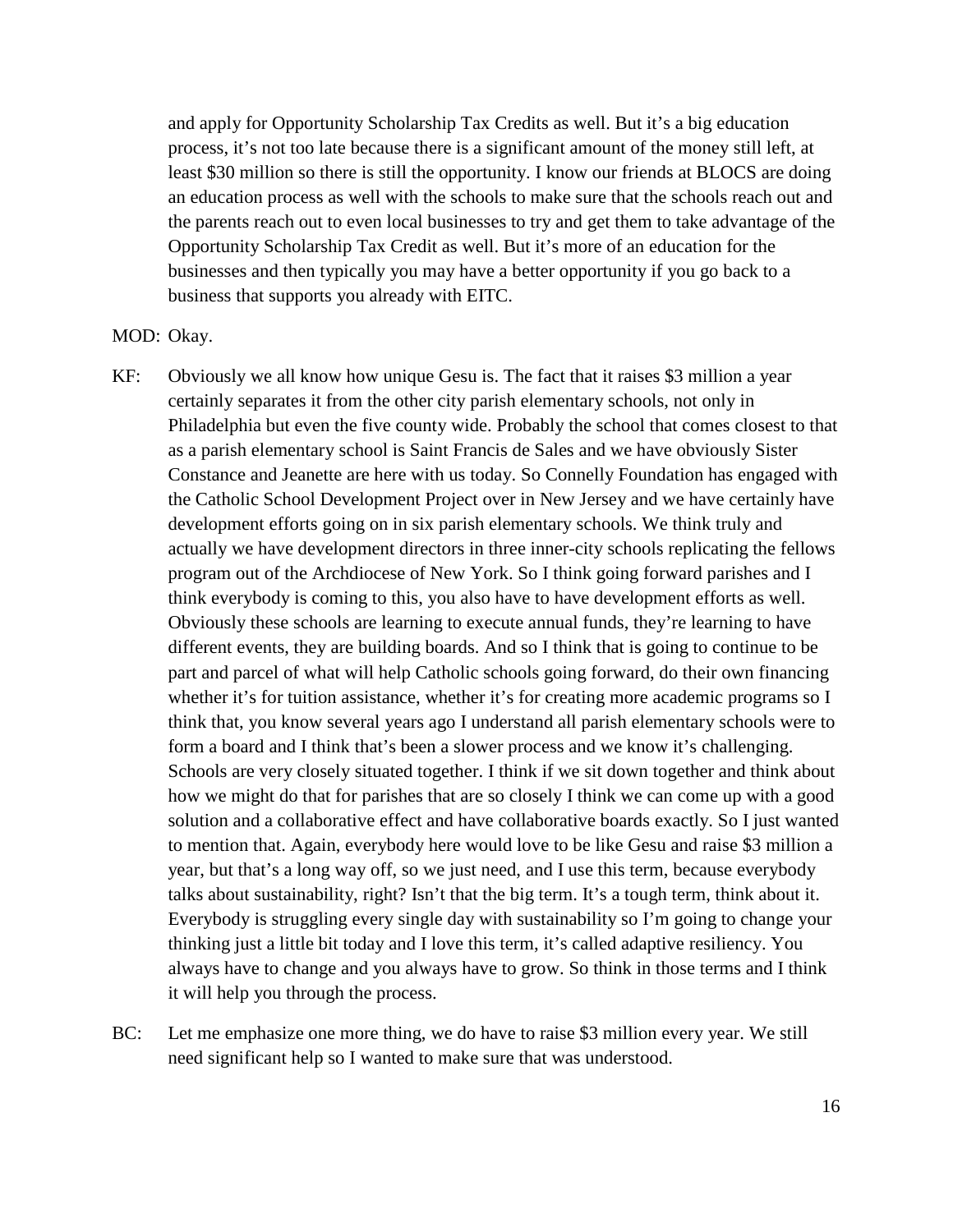#### MOD: John?

JD: Actually we need \$3 million worth of help every year is what we need.

- BC: Yes we do. Yes we do.
- JD: Let me just say and I think we've all said it, first of all I want to just quickly shout out to Saint Joe's and the ACE program. We at Saint Penn's, better known as University of Pennsylvania, we have had a hand in that and it's a remarkable program and I must say, and I will single out and say that in this metropolitan region Saint Joe's has been far and away the leader in thinking about how to support and sustain and strengthen K through 12 Catholic education in ways direct and indirect. Other Catholic colleges and universities have too, but I know having been on the board of the college at Saint Joe's how much they've done. But I just wanted to say you know what this is getting to and what Kim's comment advances and I think really from your comments as well, Jason, that when I was, as soon I got out of the White House in 2001, which was a glorious day, I took about half a year and one of the things I did was I accepted an invitation to be on the domestic policy steering committee of the United States Conference of Catholic Bishops. Now I learned two things from that experience. One is that I wouldn't want to be a bishop, not that anybody asked, but they have, they run little cities and they have incredibly tough jobs and everybody, I mean I would have such sympathy for them I mean it is an incredibly difficult job. They are the CEOs, we don't often think about them that way, of these incredible complex organizations with schools and hospitals and nonprofits, all this stuff. One of the things I would say to the eminences when they'd give me a chance to speak was that I really felt, I understood when I was in the White House how much they cared about a conscience clause for Catholic hospitals. I mean I don't think three days went by when I didn't get a call saying, when are you going to give us our conscience calls for the 600 Catholic hospitals. And they have other priorities and I know again they have a very complex set of things they need to worry about. But the thing I said to them then and I've said it in public since so I don't hesitate to say it now, is that K through 12 education really occupied a more ambiguous position with them. There were those and now like I would single out for example not only our own bishop here, archbishop in Philadelphia who is I think trying to do everything he possibly can but, Bishop Gallante over there in Camden, you take him out of the mix and I don't even know if we have any Catholic schools left, the Camden Schools Partnership all those incredible efforts by so many people, but you know the bishops have to focus and be engaged and there is a sense in which that attention has been somewhat episodic. The reason that's important is that it's important politically because to get the Educational Investment Tax Credit, to get the new scholarship and to open up the discussion about something as controversial as why can't Catholic institutions, Catholic leadership, our Catholic nonprofits, why can't they be the leadership and management of a charter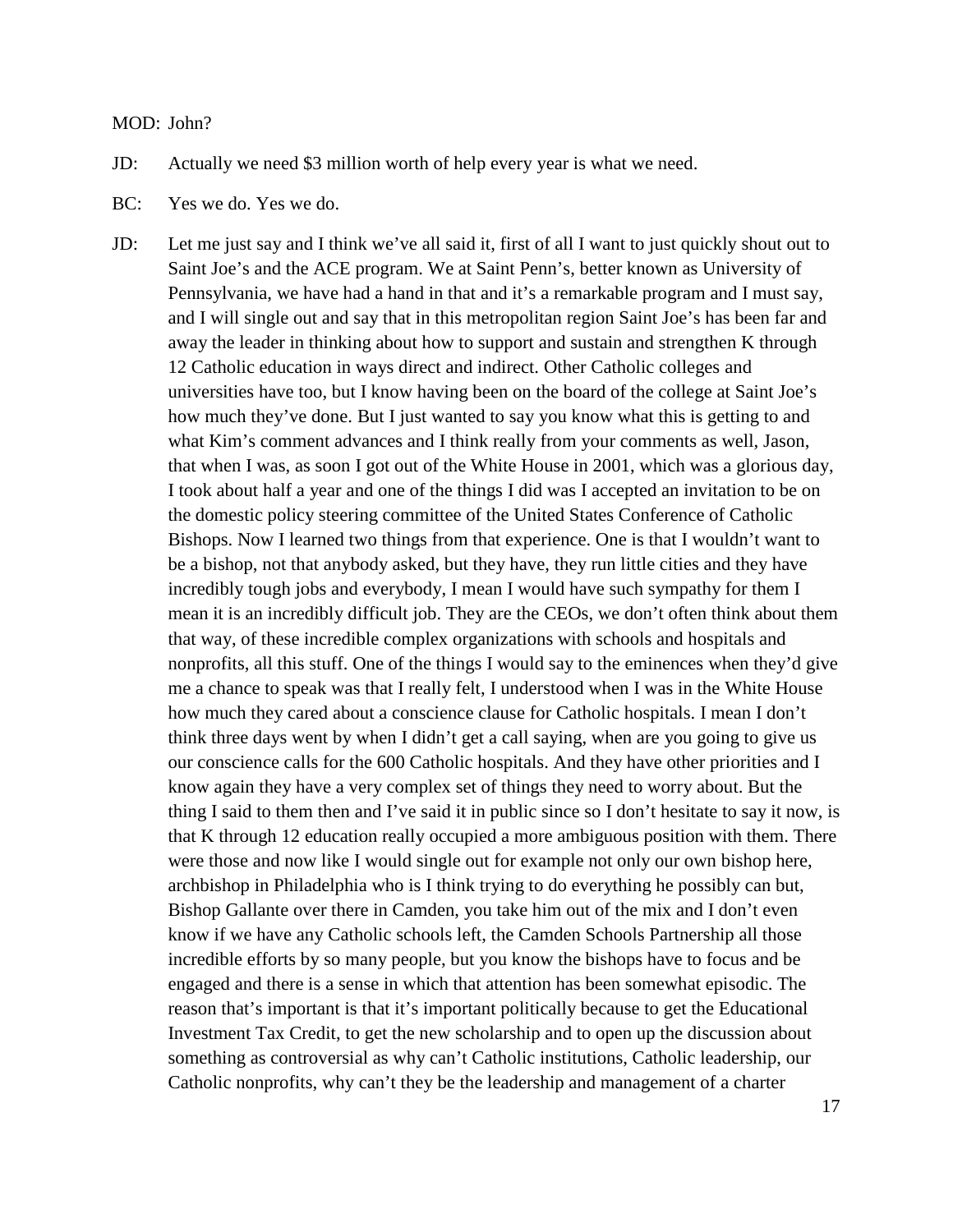school? There is a tremendous law review article *Cardozo Law Review* article<sup>1</sup> if you're really interested in, if you have insomnia a lot of foot notes, by Aaron Saiger who is a Fordham Law professor who happens to be an Orthodox Jew so as Aaron would tell you, I have no dog in this fight, but he has written an article that is forthcoming in the *Cardozo Law Review* arguing the case, following the Zelman decision of 2002, that constitutionally it would be kosher for Catholic institutions to charterize, lead and manage K through 12 schools. Now I know that's a bit of a flash point controversy but there it is, by Aaron Saiger in the *Cardozo Law Review*. We've got to start having these kinds of conversations.

- Aud 3: My name is John Ryan and I'm probably the oldest living alumnus of this school present here today. One point that I have considered a great deal. First of all, I had the federal government pay for me to go to a Catholic college for four years. So there are cases where the government has funded people to get a Catholic education, but I think that may be a good way off. What I would suggest is either alternate parish schools or bifurcate a parish school, have an elementary school K to 4 where you have religious training and you get no money. Have 5 to 8 where it's not religious, you're charterized and you'll get more money from the Board of Education School Reform Commission and then \$3 million that you need to run all eight grades right now.
- MOD: That's an intriguing idea. Anyone have a comment on that?
- KF: Actually we had met several years ago with Win Churchill and even just during the conversation, because they were trying to determine whether or not they could. No, they were thinking charter, they were thinking charter at the time and it just happened that I said well gee why wouldn't we? Because Catholic schools start PreK-3 now, not everybody, but it's at least PreK-3, PreK-4, I think in the whole City of Philadelphia there is only one Catholic school that does not have PreK yet. So I said gee why wouldn't, it's just what you said, John. Why wouldn't we do the formation PreK through 4, we actually had a wonderful conversation with Marc Mannella who thought, he was thrilled because he thought oh my God I'll get kids that can read, and kids that can do math, I won't have to start back several grades, but soon as they got additional charter school seats that just began to, you know not become the current topic anymore.
- JD: It's funny I have these debates in public and in private and some say well there is no precedent for anything even close to that kind of a mixed model or whatnot. I said well there's the GI bill. You can go to Yeshiva you can go to Notre Dame, you can go to Brandeis, you'll be theologically confused if you go to all those but you can go. And even in the City of Philadelphia its interesting, you know if a child gets into difficulty and ends up for example at one of the, like Saint Gabriel's, right. Well then we can educate them, then, and get paid to educate them, then. But we can't educate them in first grade, second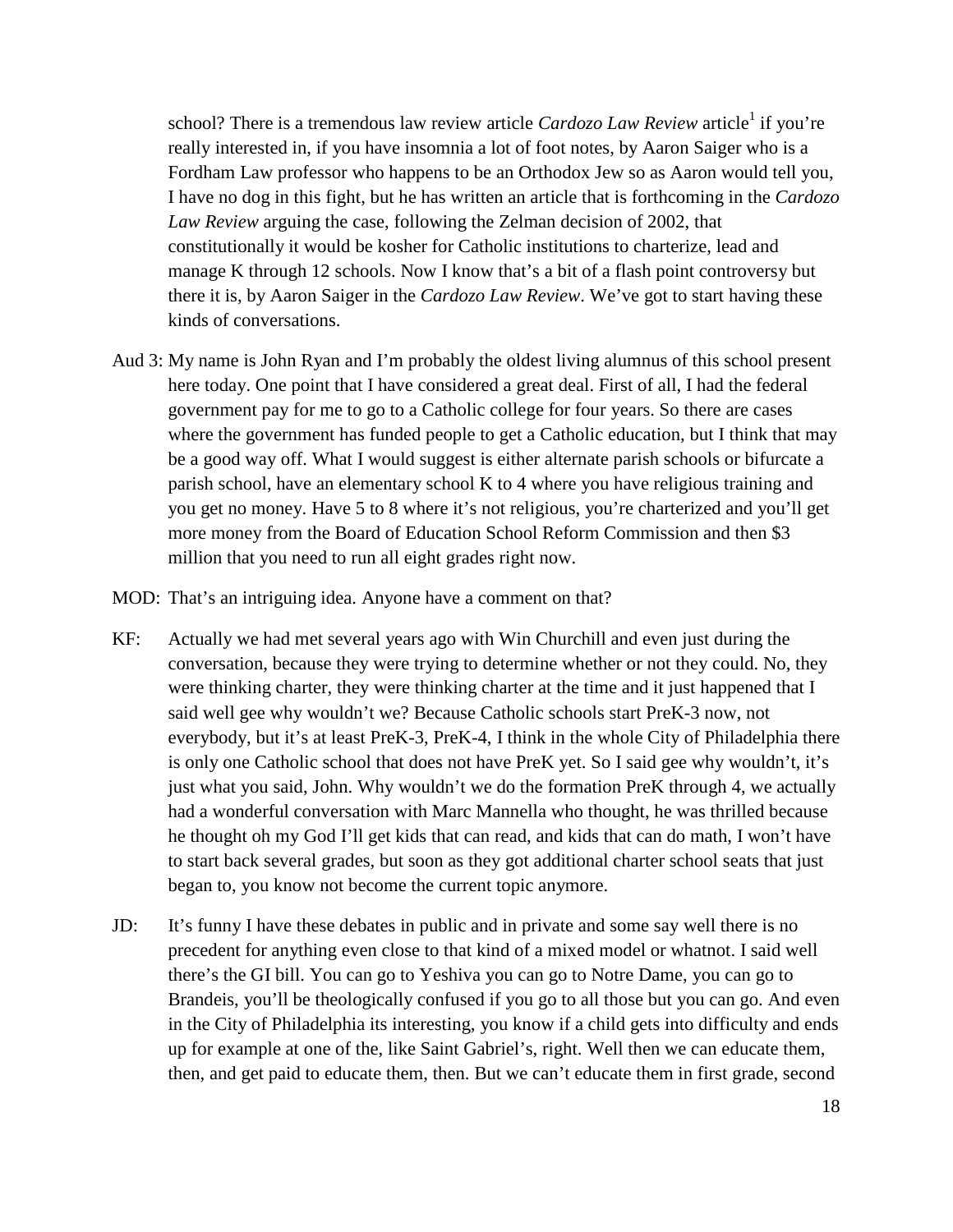grade, third grade, hmm. What would happen constitutionally in that, oh at this point you were willing to stand down on that, so I'm being a little provocative. I'll stop.

- MOD: We like provocative, nothing like a good conversation. Yes.
- Aud 3: I've been involved in Catholic education since I've been 22 years old and that's a long time ago. I have a comment for the panel and a concern of mine and that is the elementary Catholic school teacher and our support of the elementary school teacher although I know, Jason, the salary for the high school teachers may be one of the highest in the nation, our Catholic elementary school teachers are not privileged to that and I work with these teachers every day, I see many running off to a second job to provide for their families. So that is a big concern to me if we are going to go forward with excellent schools on the backs of excellent teachers who are well prepared. Not compensated perhaps as well as public education but enough that would not require them to go to a second job. And again I see a lot of that, I have a big concern and I'm hoping that Catholic universities, Faith in the Future, or as we're raising our millions of dollars to repair our buildings and subsidize tuition we have to look at what support is being given to our Catholic elementary school teachers in particular is my passion right now and I just wanted to make that comment and somehow represent them here that I think they have to be part of this discussion.

MOD: Thank you very much. Yes, Jason.

- JB: I'd just like to echo Ellen's sentiments and say that I don't think any of our teachers are paid anywhere near what they're worth, secondary or elementary. And that's certainly not to play to the crowd. It's God's honest truth. When I referred to the secondary schools I was making the point that the efficiency of it but if we were to double that pay we still wouldn't get close to what they're worth. The elementary school obviously is in a different situation and it's not one that favors the teacher but it certainly speaks to the teachers' zeal and passion for what they do. The first thing I learned when I became a teacher at the secondary level was that you had to have a second job to support your teaching habit. It's a rather unfortunate occurrence but I do applaud the teachers that day in and day out do work that second job or third job in many cases to support what they do and what they believe in and anything we can do to support them we will continue to be innovative to try to do so.
- MOD: Raise their salaries you said, okay.
- BC: Well here at Gesu we take a serious look at the opportunities to raise funds so that we can compensate the faculty members appropriately. It comes with the fund raising as well so our teachers are very dedicated to the mission that we have in terms of serving the children in this particular area with a quality education, but it's not lost on me that we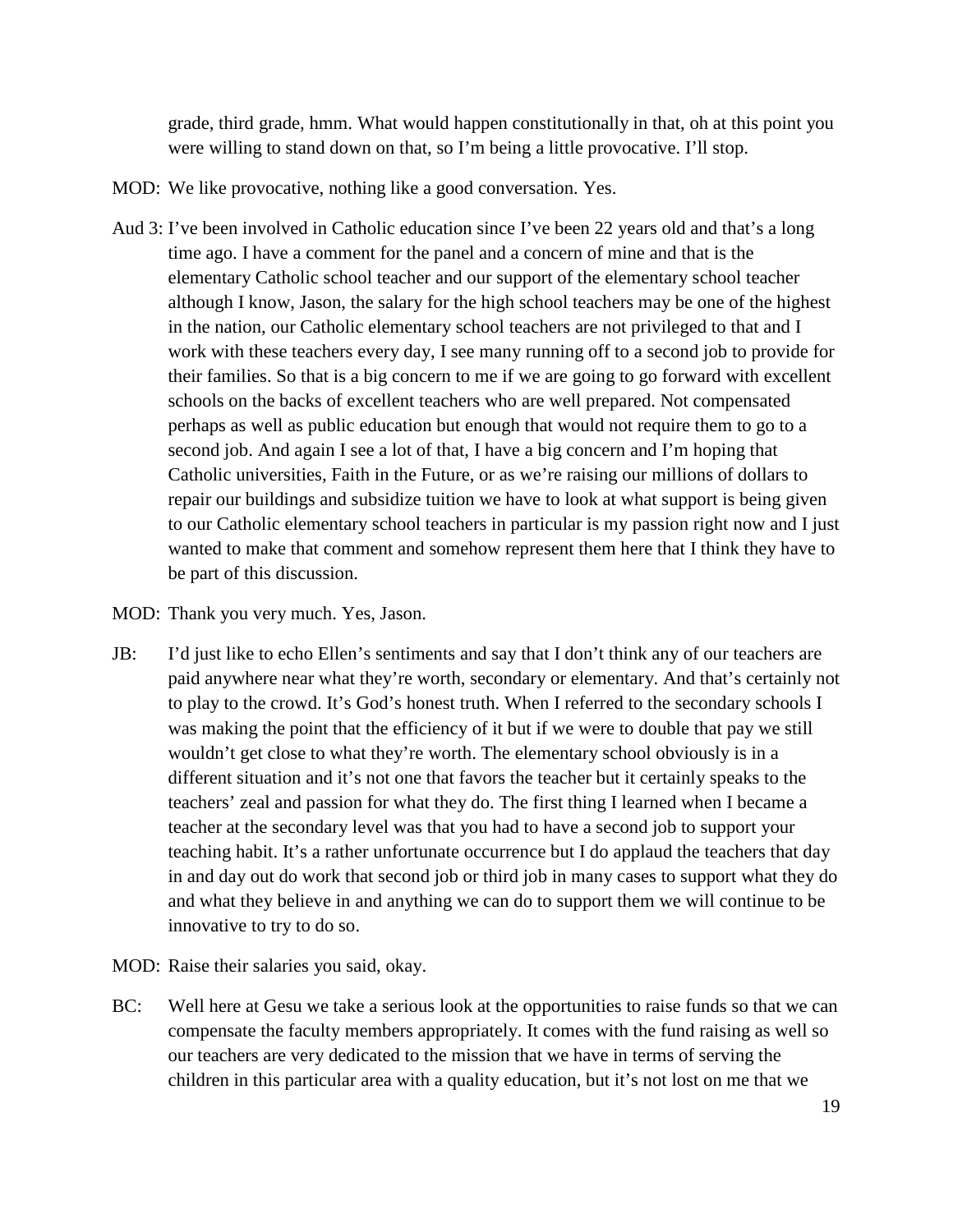need to compensate the teachers in a much stronger way. We're fortunate to have a, we talked about partnerships, we're fortunate to have a strategic partnership, or a partnership with Saint Joseph's University so that one of the benefits we can offer our faculty members is the opportunity to get a free master's degree in education through Saint Joseph's University. If you add the cost of that onto the salary, I know you can't buy a loaf of bread with that, but that's one of the ways we try to help in terms of the compensation but we're always, I'm always looking at the opportunity to try and make an increase in the salaries, it's not lost on us for sure.

## Break in recording

- MOD: It sounds like there needs to be a partnership between the schools and the Catholic colleges to provide the same kind of benefit that obviously Gesu offers to their teachers. I saw a student over there that raised your hand. Yes, tell us your name and what's your question or comment.
- Aud 4: My name is Monique A\_\_ and my question was, what objective do you think we should turn to, to help finance more Catholic elementary schools?
- MOD: Oh what do we need to do in order to finance Catholic elementary schools, what strategies?
- KF: We're doing some innovative things at Connelly Foundation. We have a program called Math Matters with Sister Edward Quinn's blessing. This is an opportunity for us to identify in parish elementary schools top students. Not every parish elementary school offers what we call honors math, there's pretty strict criteria for that. But this still takes a look at top math students in parish elementary schools. We have what we call one great teacher. We have one great teacher who is teaching via high definition telecommunications equipment at five parish elementary schools. So she has a home base at Resurrection and simultaneously she is teaching students at Saint Martin of Tours, Saint Peter's, Saint Theo's, the former Saint Richard's, and there is a fifth school. But anyway. De Sales, no de Sales is in our second cohort. We have two cohorts. We have nine schools all together, so we have actually two great teachers now. So we have one teaching five schools, one teaching four schools and Connelly Foundation always fully funds the pilot. So we put all the high definition telecommunications equipment in those schools, and I'll do an average, maybe that type teacher who has great math credentials, her salary might be \$40,000. As this progresses if there are five schools, what would it cost them to share, right? \$8,000 a year, that's one way we are reducing costs, so when Connelly Foundation determines that we have fully funded this they can then have that conversation, so they could get this type program for \$8,000 so that's an amazing cost savings. In other counties we are talking to schools saying, start trading. If you have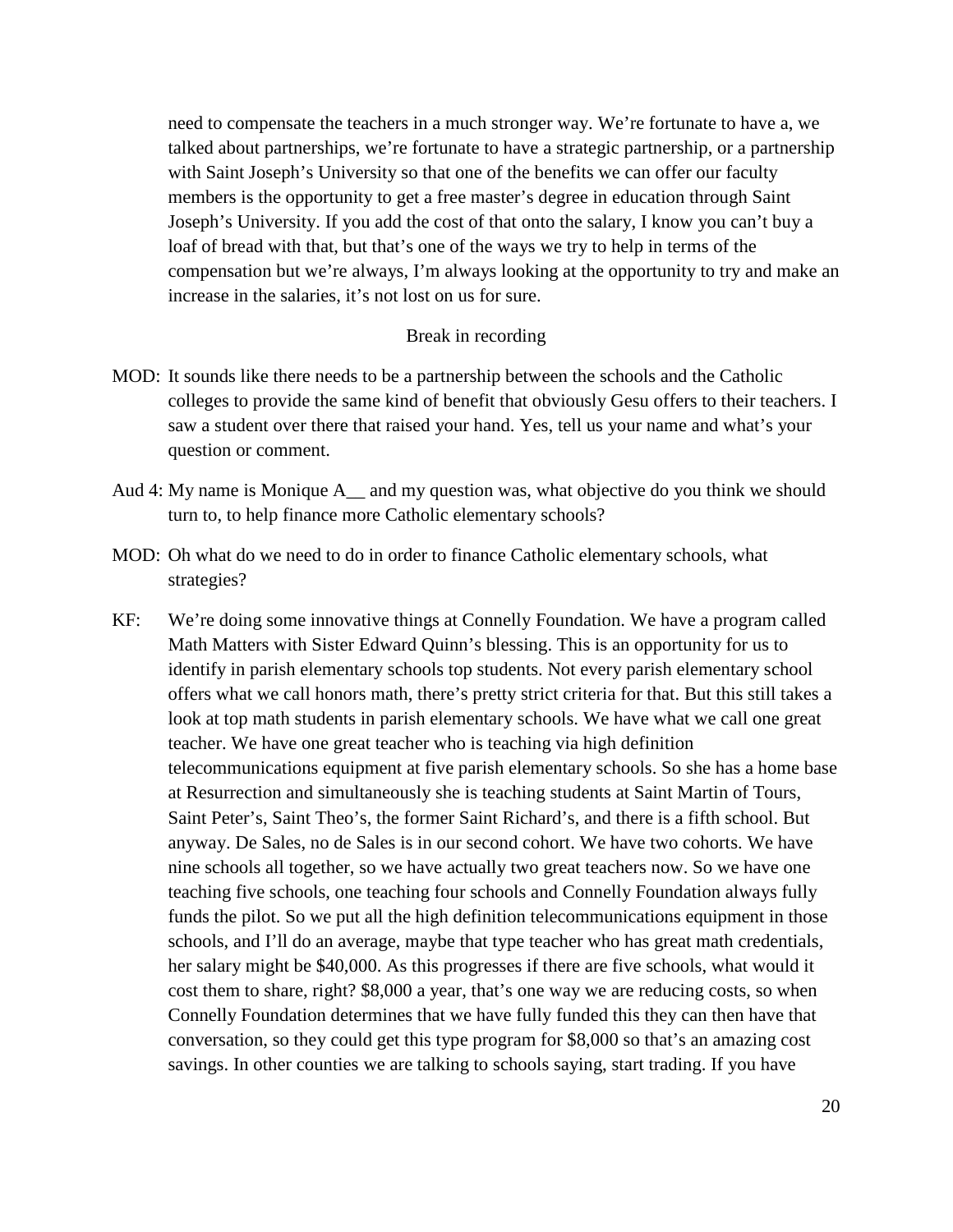honors math trade it for Spanish and this is working quite nicely out in the county schools and we obviously could replicate that in the city as well. So there obviously your cost benefit is getting something, a subject that you didn't have as part of your curriculum whether it be art, whether it be music but it's a barter system and actually our pilot shows that it works incredibly well and this can be replicated quite easily through partnerships.

#### MOD: Anne Marie.

- AM: I'm sorry I missed your name but it's the perfect question because here we are at this symposium and we're addressing exactly this issue, so thank you for raising the question and know that you have many people in this room who are working really hard on this and we're not going to let all the Catholic schools go away. So there is lots of effort and certainly lots of passion and I think we've all seen that here today, so thank you for asking the question, but don't worry. It's gonna be okay. We're the adults. We'll make sure it's okay.
- JB: I think the question was an excellent question as well. I think there's a three pronged attack here, obviously many of us in a position of management and fund raising would love to hit the home run, you know we want the million dollar donor who comes in and sees and has the breakfast and is there committed for life, and that certainly you have to swing for the fences a lot in these positions. EITC, OSTC, to me with what we have right now, that's what we have to work with, and we've got to work that day in and day out, that's like the equivalent of the double or the triple, okay. But just as important in all of this to continue with the baseball reference is the ability to play small ball and I think we really need to wrap our arms around that particularly in the inner city and one of the things that we're trying to do and I know that Gesu has done as well, is to really take advantage of the neighborhood that you're in and develop partnerships with your local small businesses. Okay and we have schools right now and businesses right now working together. Those businesses aren't able to hit that home run for the school, they aren't able to donate the maximum to OSTC at \$300,000, \$400,000. They're not able to give the million dollar donation over the course of five years. But they are able to do little things based on what their business is. We have local banks in certain neighborhoods of the city which are sponsoring entrepreneurial programs wherein before and after school they're teaching business courses, entrepreneurial courses with the intent that three, four, five years from now these students graduate and come to them for small business startup loans and it's a cyclical environment that we have working here. So it's important to swing for the fences, it's important to play the small game but it's also very important to embrace the neighborhood you're in and take advantage of what your neighborhood has to offer by way of small businesses. In the City of Philadelphia even though we're not immune from the economic crisis that we're still trying to climb out of, we have some neighborhoods that have really taken a couple of steps. West Philadelphia is changing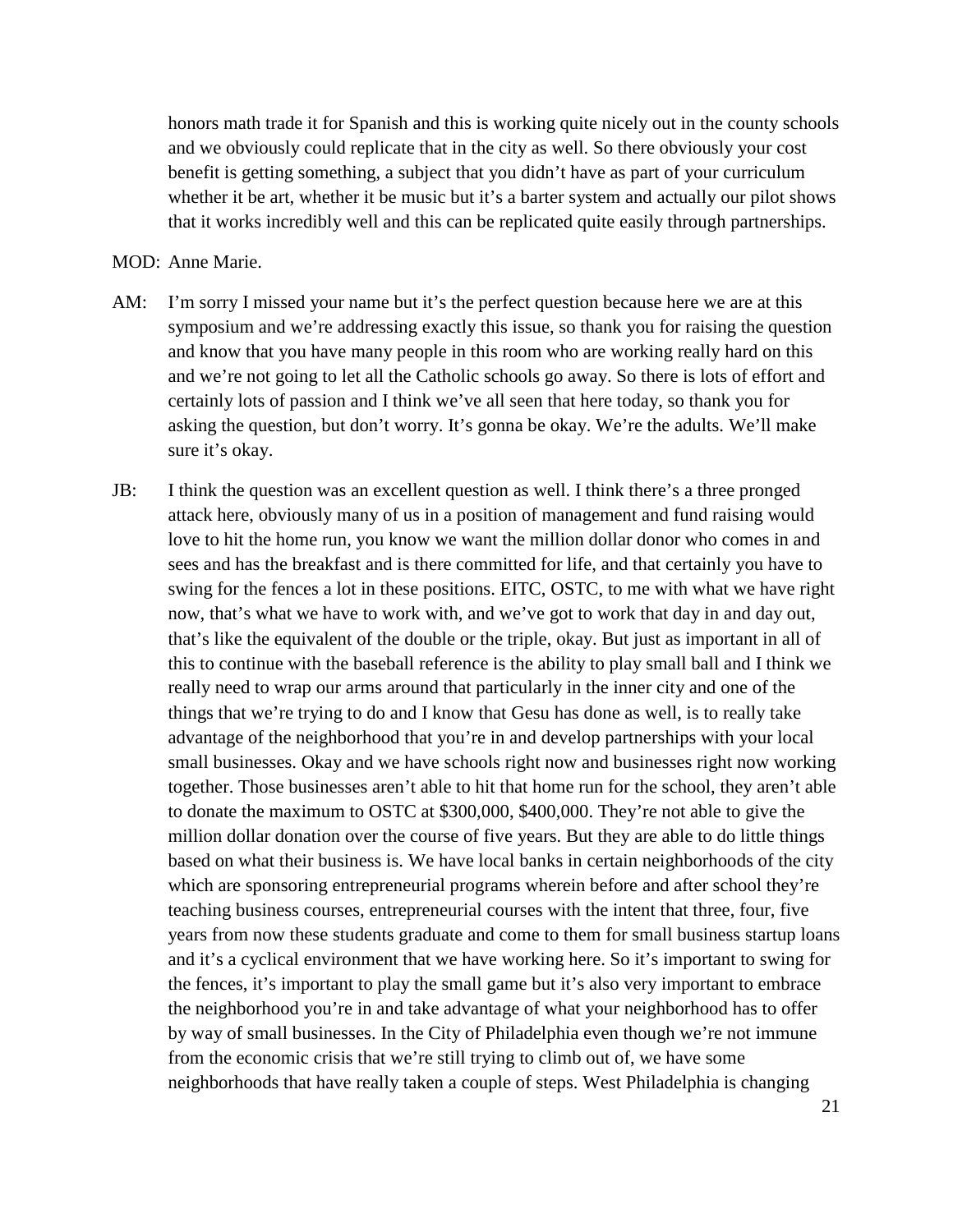rapidly. Small businesses are increasing drastically in West Philadelphia as a result of the growth of groups like Penn and Drexel. There are neighborhoods that, obviously Northern Liberties and Manayunk, over the years who have demonstrated growth and growth of small businesses, so embracing those businesses, making them part of the school community and getting them to the table not as the home run hitter but as the guy who can lay down the bunt or the single here and there and that adds up. So it's a very good question.

- MOD: Before you answer that question I just wanted to ask a final question as we begin to close down this panel discussion, it's probably one of the more controversial questions that has remained unsaid and that is the issue of vouchers. It's a situation or an issue that has often pitted public against private and or public against parochial and I wonder briefly if you could just speak to that as to where is it that the intersection can occur so that there is not that adversarial situation where public school thinks of vouchers as being a threat to public schools, etc. So who would like to take that one on?
- JD: I'd love to take that one on. Let me say and again that was a spectacular question, I think it links up with your question about vouchers, which in the past we've discussed here or more explicitly at the Gesu symposium. My answer is I have three solutions, big solutions, one is gone, I didn't hit Powerball. I was close, I had half of one number and they wouldn't even give me three dollars. I have one private and one public and the public one is going to get to this question of vouchers, the private idea which I've been floating for years and nobody has taken me up on it and I expect they're going to any time soon. Is there are all these experiments, scholarship funds around the country and there is lots of private money that's going and everybody loves their own city and everybody has their favorite schools and we all know how that goes. I have said over and over again that there is no city in America like the City of Philadelphia with respect to the remaining infrastructure of non-public education, not just Catholic, but the whole infrastructure: Quaker schools, Friends' schools, other independent schools. If the folks who are funding at smaller scales all of these different experiments and expansions of privately-funded scholarship-based education would concentrate their forces in just one place and make it the demonstration site, and I nominate Philadelphia, what they would demonstrate is what I talked about earlier, is just how profound that latent demand is so that is there was no longer a lottery, if there was just one place in America just one place where children who had parents who are waiting for Superman could stop waiting and the country looked at what happened when you put it on an equal funding basis, I think the demonstration effect of that would permanently change the discussion and the discourse and the debate. Which leads me to my other, which is the voucher question. Look, the reason we have this debate and I'm a huge fan of public education in Philadelphia we have a public school district that does an incredible job often with very tough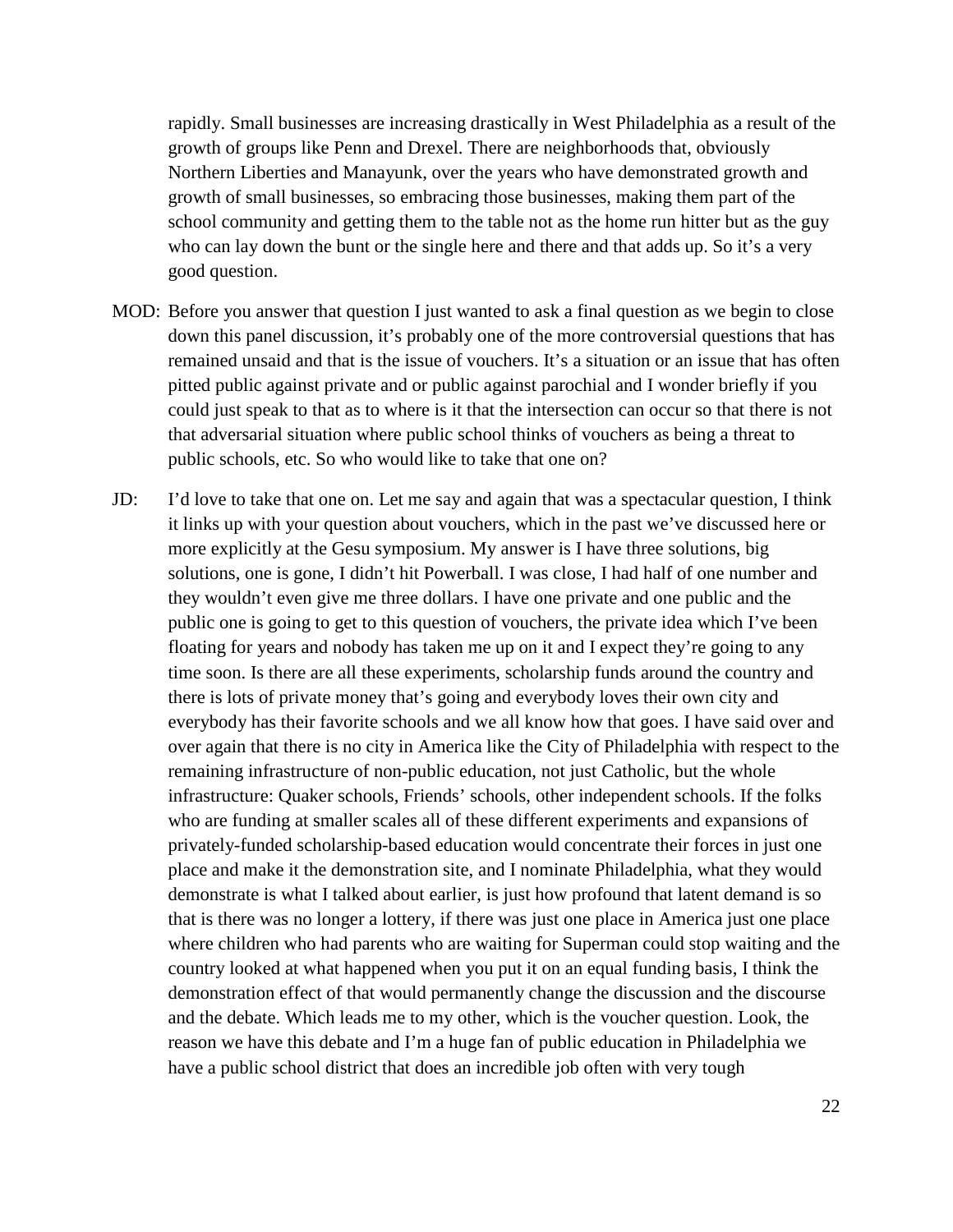circumstances, limited resources. But alas it's a 3.3 billion-dollar-a-year operation, okay, 3.3 and change, billion-dollars-a-year operation. So we're talking here about strictures against vouchers and school choice that in the case of the Catholics we have to remember our history. Go back to Nativists and Know-Nothings in the  $19<sup>th</sup>$  century and early  $20<sup>th</sup>$ century who burned Catholic churches and inserted into state constitutions, including this one, provisions know as Blaine Amendments named after James G. Blaine the big fat liar from the state of Maine, I'm still not over it. Those provisions are still in those constitutions, they're still invoked by people who don't even know where they came from, saying why we can't have these kind of public-private partnerships. So here is the deal, let's have scholarships, vouchers and set them at whatever the per capita public school cost is point five, just give us point five, because all these children who are in these Catholic schools still the 2 million nationally, every one of those children are saving the tax payers money. Okay, we're getting school choice, so let's just peg it at point five and then let people make a choice. Are people really afraid that an organization that is going to provide the same service to children for half the cost is going to out compete them? They must really think a lot of these Catholic schools.

#### MOD: Anyone else?

- BC: The public school system in Philadelphia is in trouble right now and they'll be closing 40 public schools in a couple of months, so my position is that why should a student or a family not be able to exercise choice when they are tied to a zip code in which there are persistently poor performing schools. People that are making the decisions as to whether or not a voucher bill will be approved don't live in those zip codes. They made the choice to move to a zip code where their children will have a quality education, yet they're going to make the decision for other families who because of economic situations are tied to a zip code in which there are poor performing schools, I which there is high poverty which comes along with violence and all the other factors, they're going to make the decision for those children and families when they themselves have made the choice to probably live in an area where there are great schools. Some people may be even further blessed to be able to send their child to a private school that's an even greater school. Yet and still the people that live in this zip code and in the inner cities don't have the opportunity to make a choice because of the zip code that they reside in.
- MOD: Jason, I'm going to give you the last word.
- JB: At the risk of being redundant I'll say that obviously I am for vouchers as well. Recent empirical data studies showed that of the 18 states that had a voucher program, a robust voucher program, 17 of those states saw marked improvement in the students who matriculated from the public schools to the non-public schools and that's what they were looking for obviously, the group that was doing the study was hoping that was what they